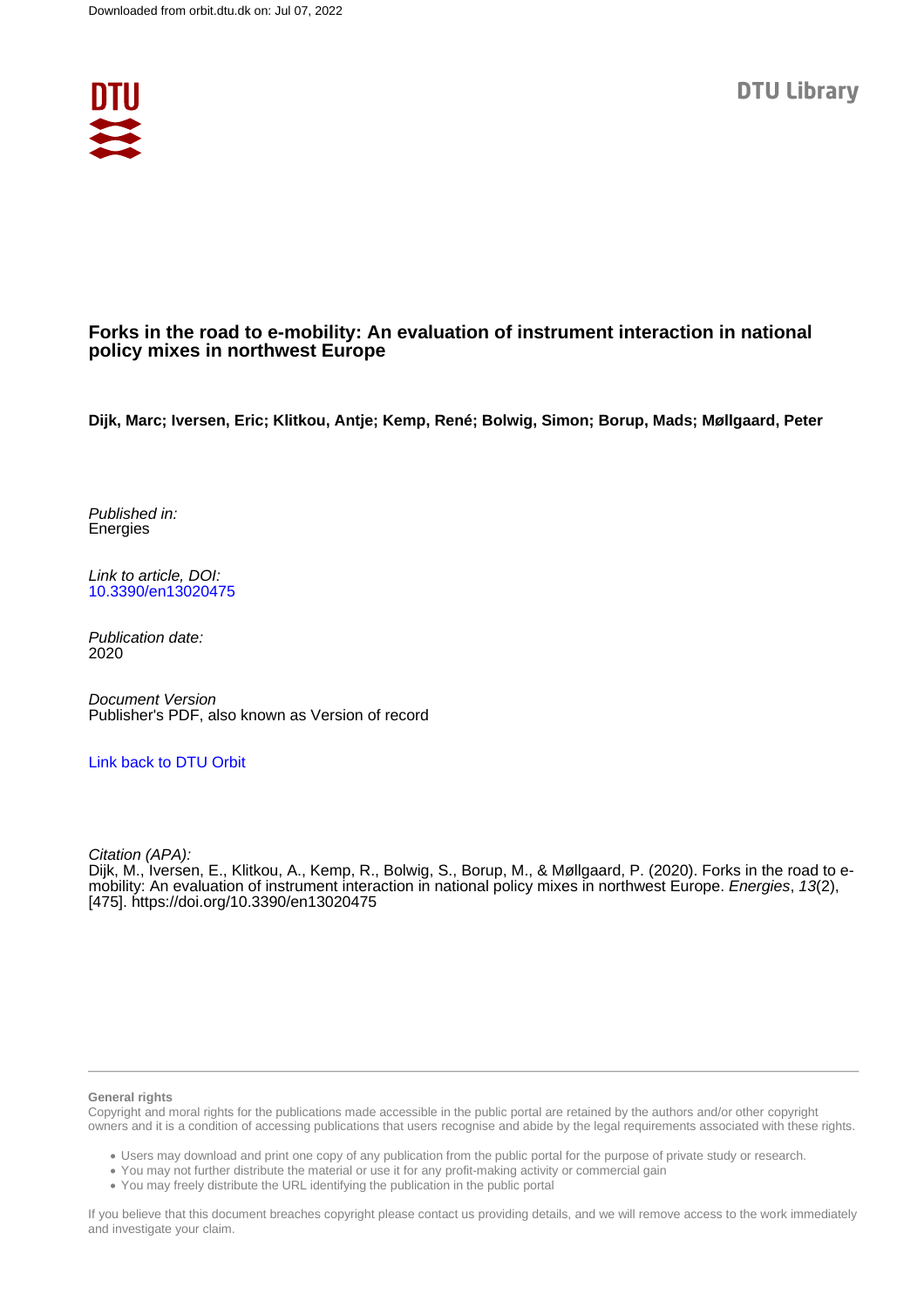

*Article*

# **Forks in the Road to E-Mobility: An Evaluation of Instrument Interaction in National Policy Mixes in Northwest Europe**

**Marc Dijk 1,\*, Eric Iversen <sup>2</sup> [,](https://orcid.org/0000-0001-8143-5118) Antje Klitkou <sup>2</sup> [,](https://orcid.org/0000-0002-3593-8272) René Kemp <sup>3</sup> , Simon Bolwig <sup>4</sup> [,](https://orcid.org/0000-0003-1537-7938) Mads Borup <sup>5</sup> and Peter Møllgaard <sup>1</sup>**

- <sup>1</sup> School of Business & Economics, Maastricht University, 6200 MD Maastricht, The Netherlands; h.moellgaard@maastrichtuniversity.nl
- <sup>2</sup> Nordic Institute for Studies in Innovation, Research and Education (NIFU), 0608 Oso, Norway; eric.iversen@nifu.no (E.I.); antje.klitkou@nifu.no (A.K.)
- <sup>3</sup> School of Business & Economics, Maastricht University and UNU-Merit, 6200 MD Maastricht, The Netherlands; r.kemp@maastrichtuniversity.nl
- <sup>4</sup> DTU Management, Technical University of Denmark (DTU), 2100 Copenhagen, Denmark; sibo@dtu.dk
- <sup>5</sup> Borup Strategi og Analyse, 2100 Copenhagen, Denmark; madbord@hotmail.com
- **\*** Correspondence: m.dijk@maastrichtuniversity.nl; Tel.: +31-433-88-3301

Received: 19 November 2019; Accepted: 15 January 2020; Published: 18 January 2020



**Abstract:** This paper evaluates how policy shaped the emergence of electric mobility in three countries, Norway, the Netherlands and Denmark, between 2010 and 2015. Whereas previous studies have looked at the effects of separate policy instruments, this paper gives insights in the interaction effects of instruments on the diffusion of battery electric cars between five policy areas. Based on analysis of synergetic, contradictory and pre-conditional effects, we find that an effective policy mix includes: fiscal incentives that mirror the actual carbon footprint of the respective vehicles; non-fiscal demand-side incentives; centrally financed and/or coordinated charging infrastructure; clarity regarding the choice of technology that will be supported. Moreover, development of a domestic, e-mobility-related industry and a high share of renewable energy strengthens the legitimization of e-mobility support. The findings help designing policy mixes in the transition to electric mobility.

**Keywords:** e-mobility; electric vehicles; policy mixes; policy evaluation; transition policy

## **1. Introduction**

Passenger mobility is one of the most significant contributors to global climate change, and its carbon emissions are still growing. Local air pollution limit values for  $PM_{10}$  and  $NO<sub>x</sub>$  are regularly exceeded at traffic monitoring sites across the European Union [\[1\]](#page-17-0). Policy-makers have recognized these problems, which are associated with internal combustion engines (ICEs) and car mobility, and have implemented various policies, most notably regulations regarding vehicle emissions within the EU and also financial and other instruments to support low-carbon fuel and propulsion systems both within the EU and nationally, including electric mobility. Full battery-electric vehicles (FBEVs) have the potential to impose a much lower climate footprint, but this depends on the fraction of renewables in the electricity that fuels the FBEVs and the production of the batteries. In a country like Denmark, for instance, FBEVs currently have approximately half the climate footprint of plug-in hybrid electric vehicles (PHEVs) and efficient ICE vehicles that have approximately the same footprint during their life cycle [\[2\]](#page-17-1). If the share of renewable grows in the future, then FBEVs will compare even more favourably with PHEVs.

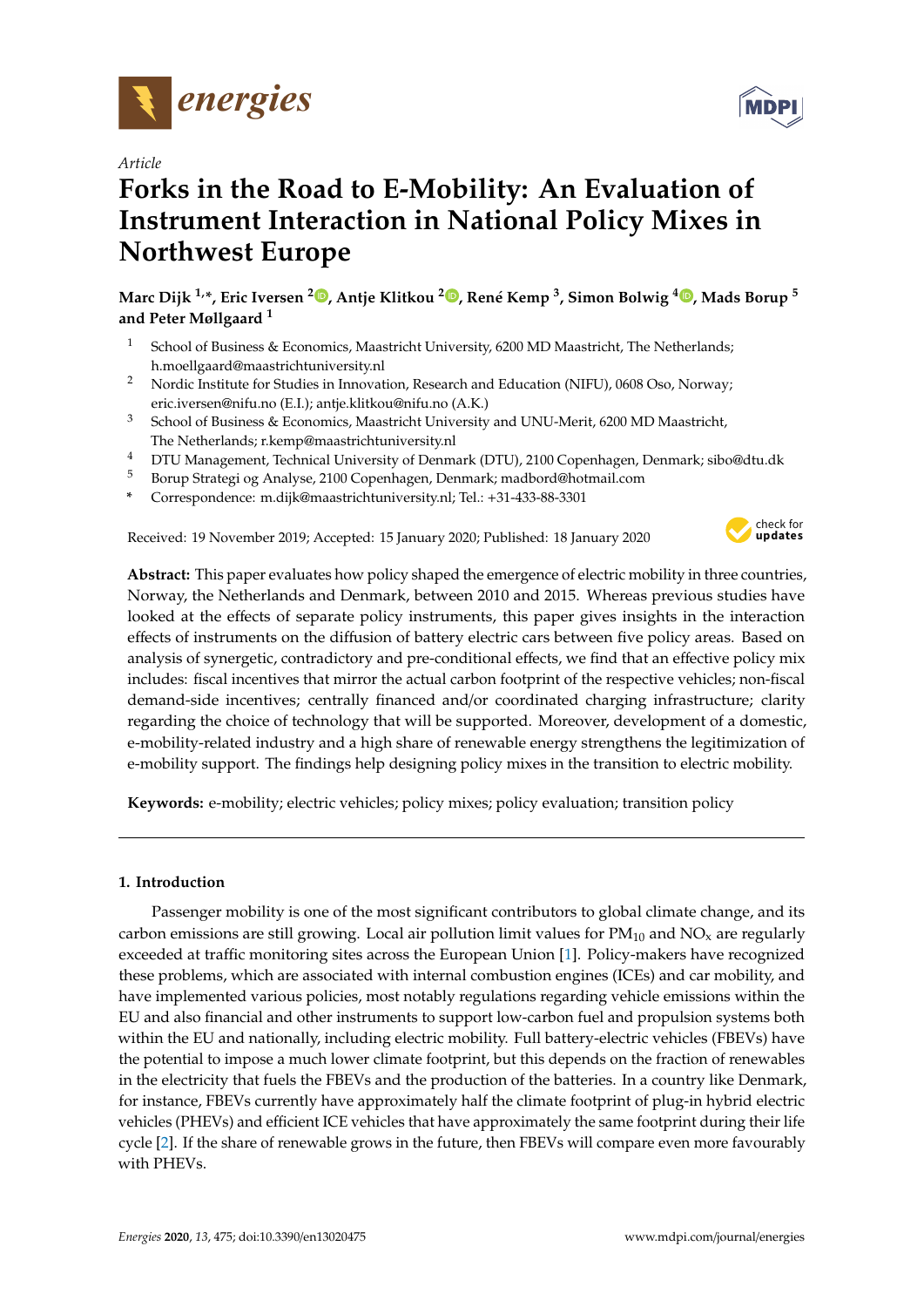A major objective of both the EU's and most national transport policies in European states is to increase the penetration of FBEVs into existing vehicle mobility. The common challenge is to stimulate change in a market that has long been dominated by an incumbent technology, the internal combustion engine (ICE). The mobility system that has grown up around the ICE can be seen as a regime [\[3](#page-17-2)[,4\]](#page-17-3) that has proved remarkably resilient because of user preferences, sunk costs, infrastructure issues, engineering scepticism about alternatives, scale-economies and lobbying against the introduction of automobile emission regulations, which acted to 'lock out' alternatives [\[5,](#page-18-0)[6\]](#page-18-1). The emergence of electric mobility therefore faces a 'web of constraints' [\[7\]](#page-18-2) that includes people's preferences and practices, infrastructure, the character of established business models and the current policy contexts both nationally and within the EU. The emergence of electric mobility requires, among other things, the manufacture of affordable vehicles that are attractive to car drivers and are supported by a recharging infrastructure.

This paper evaluates how policy shaped the emergence of electric (e-)mobility in three countries, Norway, the Netherlands and Denmark, between 2010 and 2015, a period in which all three actively encouraged e-mobility. The countries are also of specific interest because they were the first to show this level of ambition in respect of e-mobility. Our evaluation is based on interviews with stakeholders and experts, supplemented with an analysis of relevant reports and data analysis of the diffusion of battery electric vehicles and relevant alternatives. We seek explanation for the differences in e-mobility use in the three countries in the first five years of policy support. Other studies have evaluated the effects of financial instruments and recharging infrastructure, but separately (e.g., [\[8\]](#page-18-3) through regression analysis; [\[9\]](#page-18-4)), but such studies neglect or even ignore the interaction effects of different types of policy. However, the performance of policy instruments depends on their interaction with other measures that may be in place. Instrument interaction effects on e-mobility have not yet been studied. Our aim is to highlight and understand the interaction effects of five policy domains and contribute an empirical, ex-post evaluation of electric mobility to the recent interest in and debate on policy mixes. It is increasingly recognized that a multiplicity of instruments is needed to understand such transitions (see e.g., [\[10–](#page-18-5)[13\]](#page-18-6)), but in the main only ex-ante analyses of instrument interaction have been produced so far; we offer an ex-post evaluation instead. Our research question is: how does the composition of the policy mix in each of the three countries explain the respective sales levels of full battery-electric vehicles (FBEVs)? Related to this, we discuss what policy lessons can be drawn regarding the transition to e-mobility.

The paper is organized as follows. The next section reviews the literature on policy mixes and describes our research methods. Section [3](#page-5-0) discusses similarities and differences in the national policy mixes of five groups of policy instruments in Norway, the Netherlands and Denmark, including FBEV demand-side (such as financial incentives for FBEV adoption), FBEV supply-side (i.e., FBEV industry policies), FBEV infrastructure, cleaner internal combustion engine (ICE) cars and renewable energy. In Section [4,](#page-12-0) we analyse and discuss interaction effects within the policy mix in the three countries and their overall impact on electric vehicle (EV) sales. The last Section [5](#page-16-0) draws conclusions about the policy mixes we observed and makes recommendations on their use in national transitions to e-mobility and supporting infrastructure within a common EU policy context.

#### **2. Policy Mixes for Low-Carbon Innovation and Transition**

#### *2.1. Policy Mixes*

The motivation for a policy-mix perspective is that policies 'do not work in isolation', i.e., their effect depends on the (policy) situation at implementation, and therefore on their interference with existing instruments and with those implemented simultaneously or later [\[12\]](#page-18-7). A large part of the older literature on climate change concentrated on debates about specific instruments appropriate for internalizing the negative externalities that follow from greenhouse gas emissions (e.g., tax versus trading), but it has increasingly been recognized that a variety of instruments is needed to foster low-carbon transitions effectively [\[13\]](#page-18-6). System approaches to environmental innovation have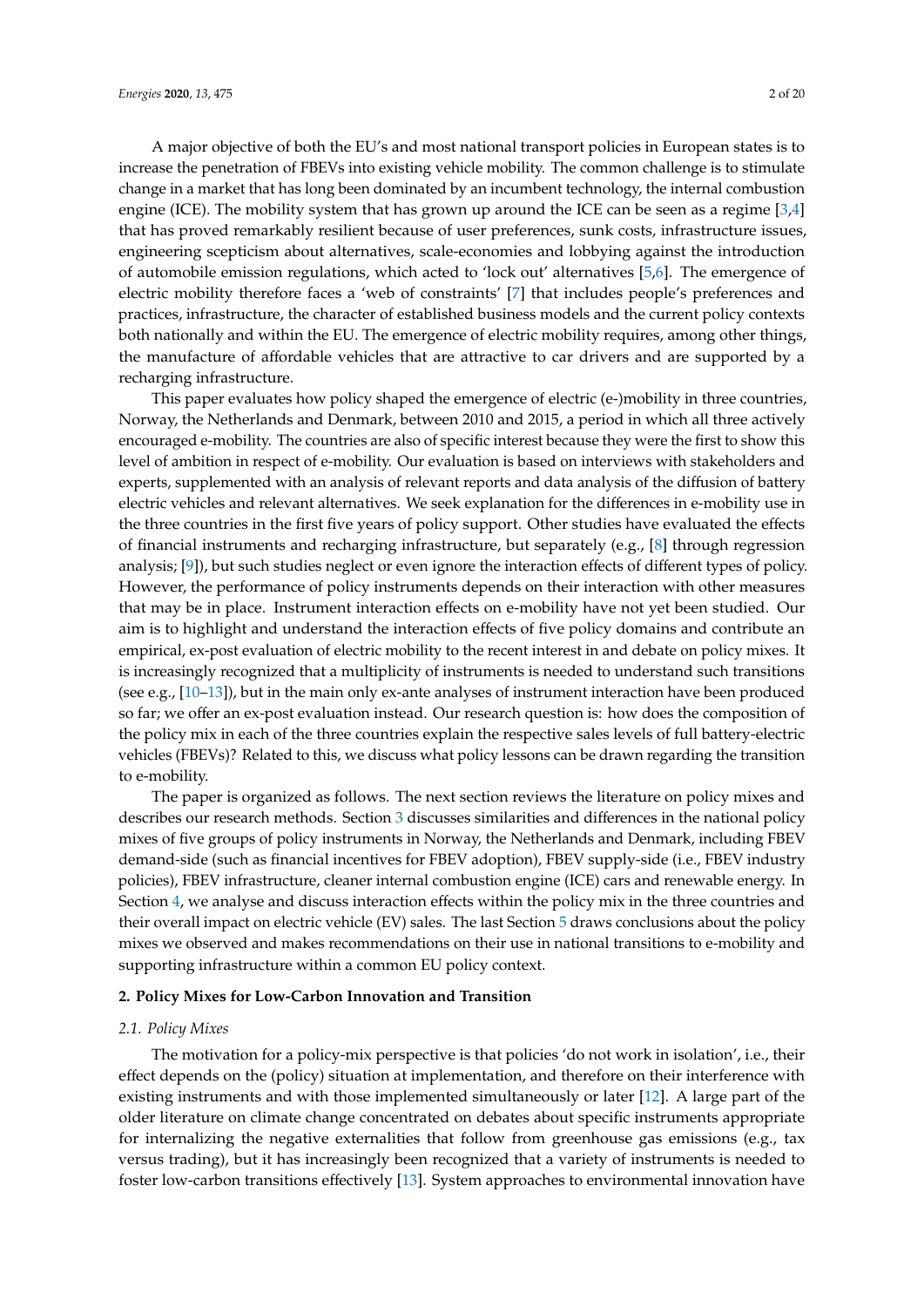highlighted the interrelatedness of individual behavioural and collective social factors both within and between different consumption domains, as well as supply-side factors and infrastructure [\[14](#page-18-8)[,15\]](#page-18-9). To address this 'web of constraints' on environmental innovation, these studies call for policy mixes and consistently address a number of factors hampering innovation, attempting to anticipate the potential rebound effects between behavioural factors, supply-side and infrastructure and to take advantage

of synergetic effects across consumption domains where possible. After all, a single instrument is unlikely to align multiple actors, factors and policy goals, and, moreover, the practical realities of the policy process, in which new policies are introduced in the context of established policies, in effect does deliver policy mixes [\[16\]](#page-18-10).

Car mobility policy already consists of a complex mix of policies, including emissions regulation, road taxes, infrastructure policy, toll roads etc., mostly nationally, but also locally and on the EU level, although it was not designed deliberately in a single moment, but was rather the result of a range of decisions and considerations over a period of a few decades, which has not necessarily led to an effective and efficient mix. Our definition of 'policy mix' is therefore in accordance with Kern and Howlett [\[17\]](#page-18-11), who refer to policy mixes as complex arrangements of multiple goals and instruments that, in many cases, have developed gradually over many years. Nevertheless, in our analysis we foreground the instrument mix while backgrounding policy goals (so taking a more 'narrow' approach, in the words of Rogge and Reichardt [\[12\]](#page-18-7). We argue that in our case this makes sense because, as we shall show, policy aims were often formulated in rather general terms. For example, in the Netherlands the aim was declared to be 'stimulate economic growth, decrease environmental impact', so every ministry emphasized what best fitted its own interests).

A policy mix perspective draws significant attention to relations between policies to understand the effects of the overall mix [\[18\]](#page-18-12). The influence of one instrument involves direct effects and also indirect effects through interference with the operation of other instruments [\[19](#page-18-13)[,20\]](#page-18-14). This mutual dependency of instruments means that policy analysis should focus the combined effect of the instrument mixes when evaluating the accomplishment of policy aims [\[10\]](#page-18-5).

The older literature provides some guidance on how to establish a connection between policy mixes and policy coordination. Painter [\[21\]](#page-18-15) argues that effective policy coordination entails: (1) avoiding or minimizing duplication and overlap, (2) avoiding policy inconsistencies, (3) minimizing bureaucratic or political conflicts, (4) striving for coherence, cohesion and consensus about priorities, and (5) promoting a comprehensive or 'whole government' perspective against the dominant advocacy of narrower perspectives (cited in [\[22\]](#page-18-16), p. 230).

A specialist literature has developed on policy interactions for energy and climate matters [\[20,](#page-18-14)[23,](#page-18-17)[24\]](#page-18-18) and innovation [\[10,](#page-18-5)[18,](#page-18-12)[25\]](#page-18-19). These studies call for the creation of positive or complementary interactions of policies towards policy aims and the need to avoid negative interactions. In the environment domain, literature on policy mixes primarily concerns ex-ante studies [\[26–](#page-18-20)[29\]](#page-18-21) addressing potential and projected interactions and associated design questions, but barely ex-post evaluations. Therefore, this study offers an ex-post evaluation to this body of research by foregrounding the relations between a range of policy domains and instruments related to electric mobility (i.e., both newly introduced and established ones that affect all cars) and explaining the emergence of electric mobility in three countries, Norway, the Netherlands and Denmark, between 2010 and 2015. Our question is: How does the composition of the car mobility policy mix relate to trends in FBEV sales levels in these three countries?

## *2.2. Methods and Data*

We opted for a qualitative approach to answering this question because quantitative evaluations of policy mixes are usually not capable to comprehend effects of mixes that involve non-economic instruments, which tend to be significant in low-carbon transitions [\[30\]](#page-18-22). The complexity of policy systems calls for a qualitative approach which takes account of the details of policy instruments and interaction effects together with relevant mobility situational characteristics (charging infrastructure, special lanes for battery cars, etc.) and the competition of battery electric vehicles with plug-in hybrids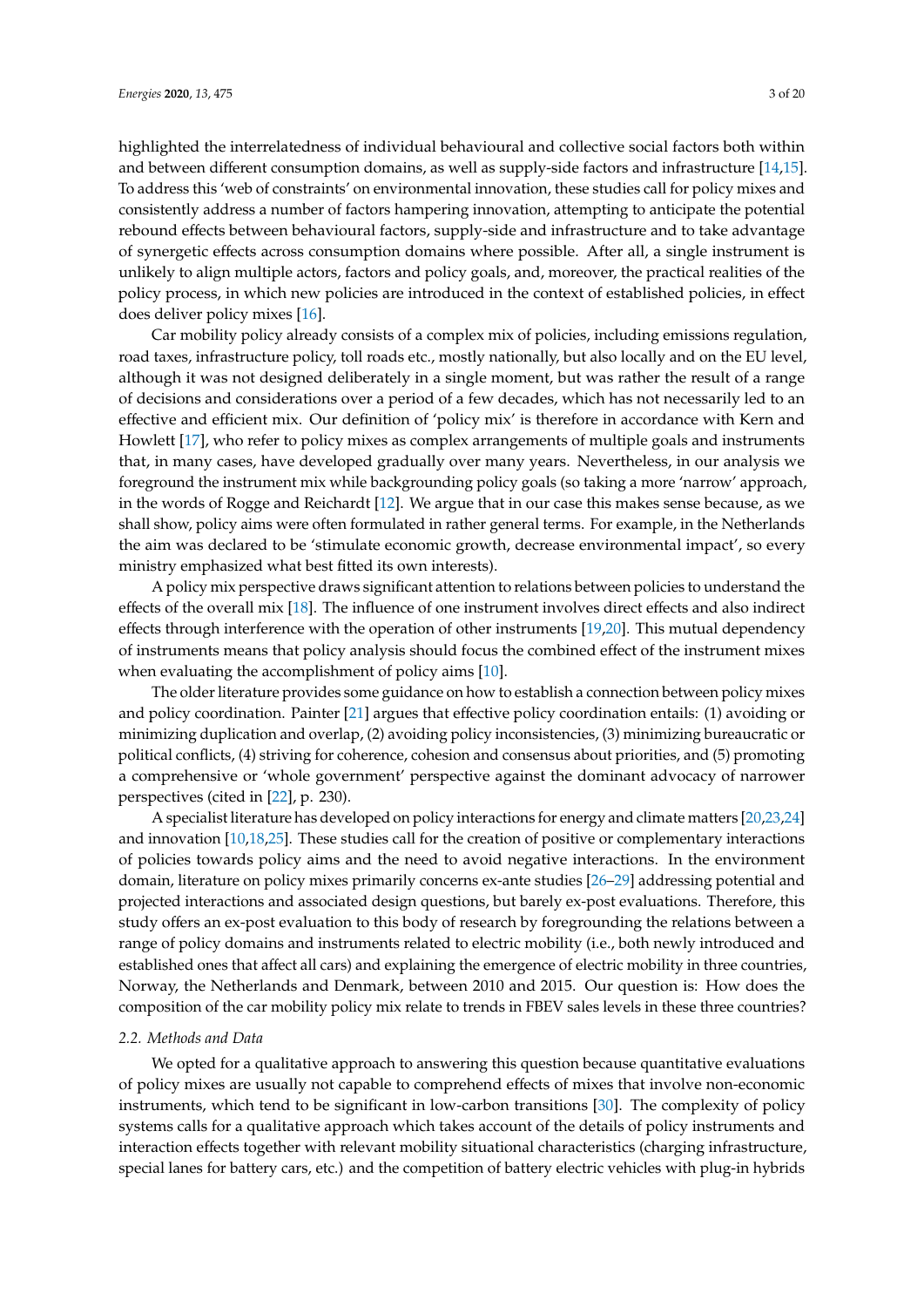and green ICE cars. The integration of all these aspects into the analysis requires a consideration of multiple types of evidence (interview survey information about arguments for policy instruments and their effects, about arguments for buying an electric car and for installing charging/battery exchange stations, supplemented with information on diffusion rates, total cost of ownership for different types of cars, etc.).

## 2.2.1. Interviews

As already noted, interviewing was a key method used in this research. We started by interviewing national policy-makers involved in e-mobility policy and then went on to select (relevant) stakeholders by combining the opinions of other interviewees ('snow-balling') with what followed from the analysis of written sources (positional approach). As Table [1](#page-4-0) shows, this gave us a list of 27 stakeholders. Accordingly, we conducted semi-structured, personal interviews with policy-makers, researchers, non-governmental organizations (NGOs), project managers, business employees and branch organizations in Denmark (11), Norway (8) and the Netherlands (8) during 2013–2015. The group of interviewees included both those directly involved in policy decisions and implementation ('insiders'—indicated by 'ins' in Table [1\)](#page-4-0) and experts and stakeholders who had good knowledge of e-mobility policies but were not directly engaged in their making or implementation ('outsiders'). This happened to result in a balance between 'insiders' and 'outsiders'. Interviews lasted between forty and ninety minutes and were transcribed. As the interview format shows (see Appendix [A\)](#page-17-4), we asked interviewees what they consider to be the policy instruments that are shaping sales of FBEV, how, and how these interact; whether the amount of resources and effort allocated to or invested in a policy instrument was strong, medium or weak; and also what they consider to be the most relevant stakeholders and policy or other reports regarding electric mobility.

<span id="page-4-0"></span>**Table 1.** List of stakeholder interviewees. All experts also joined the round tables within the particular country, unless indicated with an asterisk. Stakeholders we see as 'policy insiders' are indicated by 'ins'.

| Norway                                                                                                                                                                                                                                                                                                                                                                                                                                                                                                                                                    |
|-----------------------------------------------------------------------------------------------------------------------------------------------------------------------------------------------------------------------------------------------------------------------------------------------------------------------------------------------------------------------------------------------------------------------------------------------------------------------------------------------------------------------------------------------------------|
| Norwegian Electric Vehicle Association (Norsk elbilforening)<br>Energy Norway (Energi Norge)<br>Transnova (agency under the Norwegian Ministry of Transport, now part of Enova SF) (ins)                                                                                                                                                                                                                                                                                                                                                                  |
| Zero-The Zero Emissions Resource Organisation<br>Trondheim Municipality (Trondheim commune) (ins)<br><b>EV-Power AS</b>                                                                                                                                                                                                                                                                                                                                                                                                                                   |
| Statoil Retail AS<br>Proxll AS                                                                                                                                                                                                                                                                                                                                                                                                                                                                                                                            |
| The Netherlands                                                                                                                                                                                                                                                                                                                                                                                                                                                                                                                                           |
| Ministry of Economic Affairs (Ministerie van Economische Zaken) (ins)<br>Netherlands Enterprise Agency (RVO, Rijksdienst voor Ondernemend Nederland) (ins)<br>Ministry of Infrastructure and the Environment (Ministerie van Infrastructuur en Milieu) (ins)<br>Netherlands Infrastructure Agency (Rijkswaterstaat)<br>Ministry of Financial Affairs (Ministerie van Financiën) (*) (ins)<br>PBL Netherlands Environmental Assessment Agency (Planbureau voor de Leefomgeving) (*)<br>$TNO*$<br>ANWB (national car user club and branch organization) (*) |
| Danmark                                                                                                                                                                                                                                                                                                                                                                                                                                                                                                                                                   |
| Danish Energy Agency (Energistyrelsen) (ins)<br>Danish Transport Authority (Trafikstyrelsen) (ins)<br>Copenhagen Electric, Capital Region of Denmark (Region Hovedstaden) (ins)<br>City of Copenhagen (Københavns Kommune) (ins)<br>Roskilde Municipality (Roskilde Kommune) (ins)<br>Danish Electric Vehicle Alliance (Dansk Elbil Alliance)<br>Clever                                                                                                                                                                                                   |
|                                                                                                                                                                                                                                                                                                                                                                                                                                                                                                                                                           |

- E.on
- **Better Place**
- LeasePlan
- Danish Energy Association (Dansk Energi)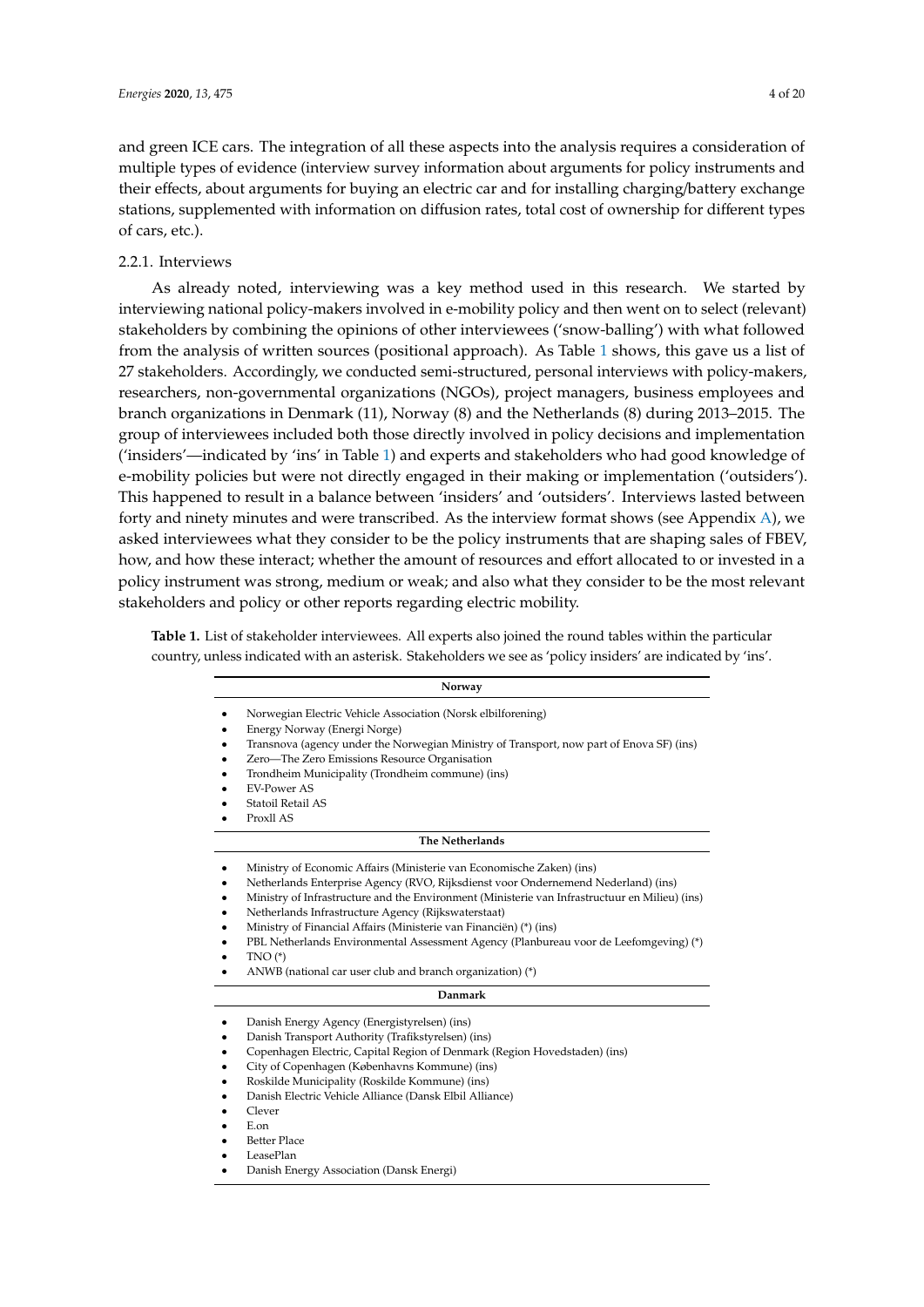#### 2.2.2. Interview Analysis

The interview transcriptions were coded to identify 'policy instruments shaping sales of FBEV'. In each of the three countries one person initially coded all the interviews held in that country individually. This was followed by a joint Skype discussion to compare and align the coding. Based on this discussion we agreed on five types of policy that were relevant for e-mobility: FBEV demand-side, FBEV supply-side, FBEV infrastructure, cleaner internal combustion engine (ICE) cars and renewable energy. Four of the five types had been identified in each country: in the Netherlands 'renewable energy policy' had not been mentioned as a relevant policy type, but it was added to the analysis at this stage.

The next step was to code the transcriptions regarding the intensity of each policy type, i.e., the amount of resources and effort allocated to or invested in a policy instrument (so we follow [\[31\]](#page-18-23) in a more qualitative definition of intensity, see also [\[32\]](#page-19-0); we use three categories: strong, medium or weak. Initially one person in each of the three countries coded all the interviews held in that country individually. This was followed by a joint Skype discussion to explain what we took to be strong, medium and weak, and after this 'qualitative calibration', everyone gave final scores to his/her own country policies.

Finally, we coded the transcriptions regarding the type of interaction between the five policy types. We used a coding framework for this following the types of policy interaction set out by [\[33\]](#page-19-1), who distinguish three types of relationship: (1) preconditioned linkages, where the successful implementation of one measure is completely contingent on another; (2) synergetic linkages, where the functional capacity of a measure is enhanced by another; and (3) contradictory linkages, where two or more countervailing policy measures undermine the functional capacity of both or either. We added a fourth 'neutral' relationship in case none of the above three was applicable. Here too, initially one person in each of the three countries coded all the interviews held in that country individually. This was followed by a joint Skype discussion to explain what we took to be pre-conditional, synergetic, contradictory and neutral, and after this 'qualitative calibration' everyone gave final labels to the interactions in his/her own country.

#### 2.2.3. Written Sources and Analysis

As noted above, we asked interviewees what they considered to be the most relevant policy reports or other reports regarding electric mobility. This gave us a list of about twenty reports that we included in the analysis (see Appendix [A\)](#page-17-4). These reports were not coded, but relevant data (numbers of sales, recharging spots, prices, cost, etc.) were used to give more context to the interaction effects and intensities observed by the interviewees and make them more specific. Additionally, based on the written sources, descriptions were made of the policy instruments that stakeholders mentioned in each of the three countries.

As a last analytical step, the policy intensities and interaction effects noted above were correlated with sales figures for FBEVs. The first author drafted an explanatory narrative for each of the three countries, including a discussion of similarities and differences. In a second step, all the other authors jointly revised these narratives on paper, based on their interpretation of the policy intensities and interaction effects.

Finally, we organized stakeholder round tables in each country (in 2015) to reflect on our understanding of the relation within and subsequent effects of the policy mixes with stakeholders. This confirmed the core of our analysis and conclusions.

#### <span id="page-5-0"></span>**3. Divergent Policy Paths in Norway, the Netherlands and Denmark**

#### *3.1. Policy Mixes*

Which policies were relevant to e-mobility? In the interviews stakeholders reported five types of policy as the main ones shaping e-mobility: policies designed to stimulate FBEV mobility (demand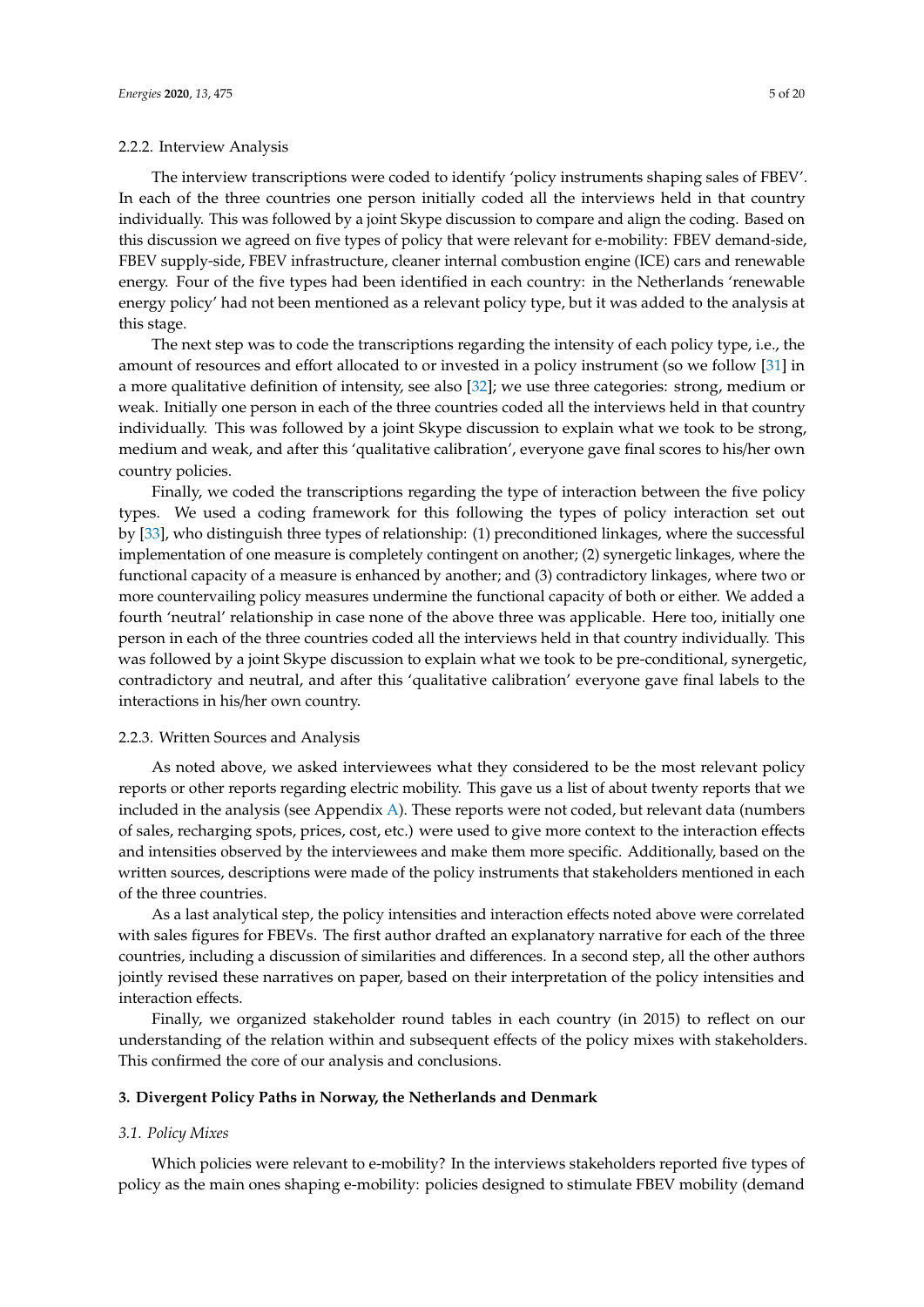policies, supply policies and infrastructure policies), as well as ICE car demand-side policies and renewable energy policies. Table [2](#page-7-0) provides details of these policies in the three countries. Here we discuss the main similarities and differences, starting with (ICE and energy) policies that were already established when FBEV support was being implemented. (The Danish Council on Climate Change [\[34\]](#page-19-2) provides an updated overview of goals, policies and market shares for FBEV and PHEV in eight EU member states (Denmark, Norway, the Netherlands, Sweden, Finland, Britain, Belgium, Germany) as well as California (2014–2018). The market shares of FBEV and PHEV have gone down in Denmark and the Netherlands compared to 2015 but have continued to go up in Norway. This is consistent with the relative policy mixes outlined in this article.)

#### 3.1.1. ICE Car Demand-Side Policies

When the three countries started to actively encourage e-mobility (broadly) after 2010, this took place in the context of an established demand policy for ICE cars. As Table [2](#page-7-0) shows in more detail, all three countries have a history of relatively high taxes on car mobility, Denmark's being the highest. These high taxes indicate that tax exemptions for electric cars would provide a relatively high financial benefit for electric car buyers in all three countries (highest in Denmark, followed by Norway, then the Netherlands).

### 3.1.2. Renewable Energy Policies

Denmark and especially Norway are strongly committed to renewable energy, with Norway generating more than 95% of its electricity through hydropower, thus providing carbon-free electricity for e-mobility. Denmark has been decarbonizing its energy system mainly through wind energy from the 1990s onwards, reaching 43% of renewables by 2013, and it regards electric mobility as a possible instrument for stabilizing the grid and therefore favouring the electrification of road transport over, for example, biofuels (see details in Table [2\)](#page-7-0). The Netherlands has a tradition of domestic gas exploitation and revenues, and has accordingly showed much less ambition to promote renewable energy in recent decades. Its current target is 14% by 2020, but even this was relaxed before 2013, having been 20% earlier. This implies that in the Netherlands the debate about e-mobility was disconnected from the debate over renewable energy policy, whereas in Norway and Denmark supporting e-mobility was seen as creating synergies with their renewable energy policy.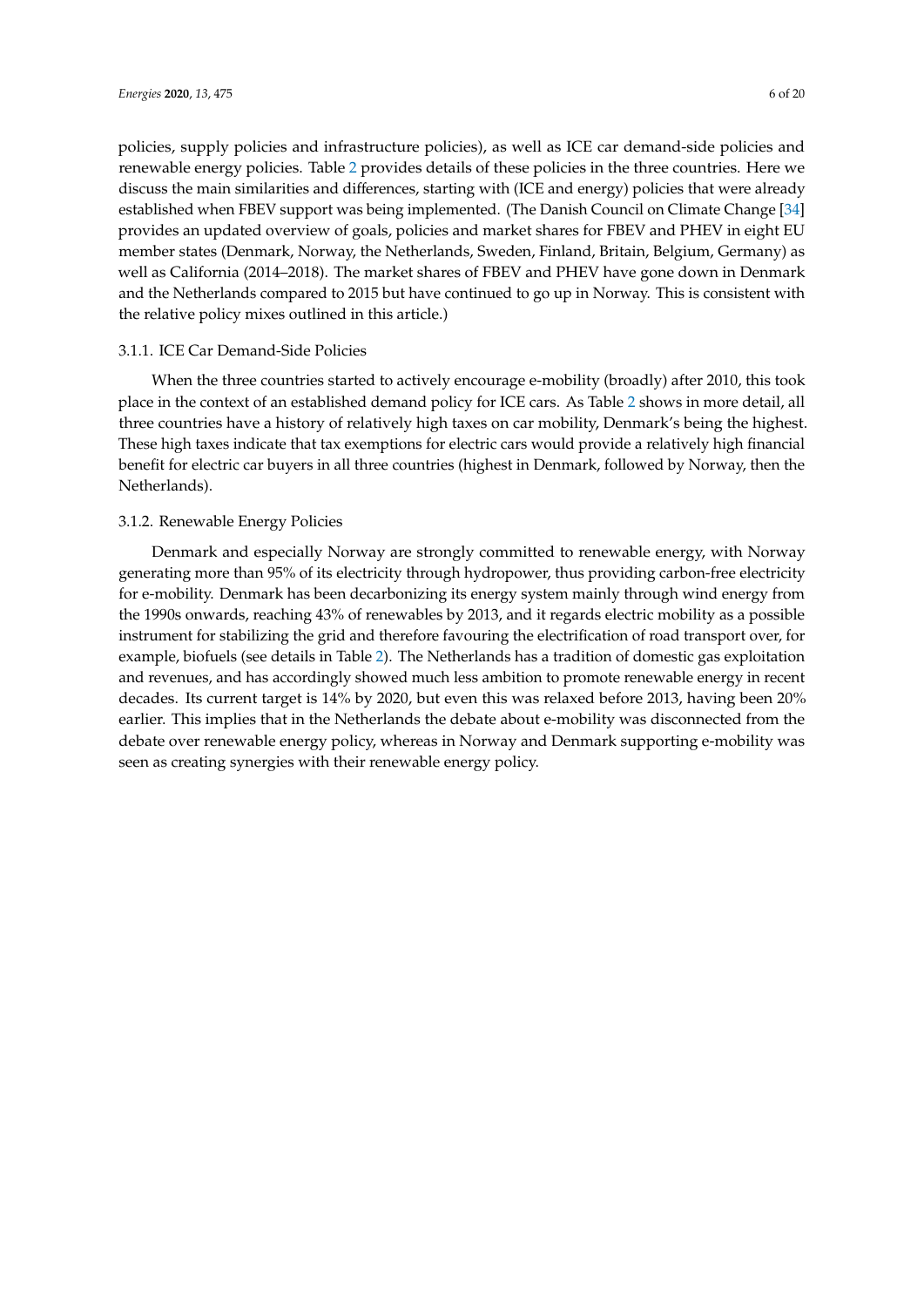<span id="page-7-0"></span>

| Type or<br>Domain of<br>Policy | Country             | 1990s                                                                                                                                                                                                                                                                                                                                                                                                                                                                                                                                                                                                                                                                                                                                                                                                                                                                                                                                                                                                                                               | 2000s                                               | 2010-2015                                                                                                                                                                                                                                                                                                                                                                                                                              |
|--------------------------------|---------------------|-----------------------------------------------------------------------------------------------------------------------------------------------------------------------------------------------------------------------------------------------------------------------------------------------------------------------------------------------------------------------------------------------------------------------------------------------------------------------------------------------------------------------------------------------------------------------------------------------------------------------------------------------------------------------------------------------------------------------------------------------------------------------------------------------------------------------------------------------------------------------------------------------------------------------------------------------------------------------------------------------------------------------------------------------------|-----------------------------------------------------|----------------------------------------------------------------------------------------------------------------------------------------------------------------------------------------------------------------------------------------------------------------------------------------------------------------------------------------------------------------------------------------------------------------------------------------|
| <b>FBEV</b>                    | NO.                 | Strong user benefits                                                                                                                                                                                                                                                                                                                                                                                                                                                                                                                                                                                                                                                                                                                                                                                                                                                                                                                                                                                                                                | Strong financial tax incentives +<br>user benefits. | Strong financial tax incentives + user benefits.                                                                                                                                                                                                                                                                                                                                                                                       |
| demand-Side                    | NL                  |                                                                                                                                                                                                                                                                                                                                                                                                                                                                                                                                                                                                                                                                                                                                                                                                                                                                                                                                                                                                                                                     |                                                     | Medium to strong financial tax incentives                                                                                                                                                                                                                                                                                                                                                                                              |
|                                | $\overline{\rm DK}$ |                                                                                                                                                                                                                                                                                                                                                                                                                                                                                                                                                                                                                                                                                                                                                                                                                                                                                                                                                                                                                                                     |                                                     | Very strong financial tax incentives                                                                                                                                                                                                                                                                                                                                                                                                   |
| <b>FBEV</b><br>supply-side     | NO.                 | Medium support to small<br>domestic FBEV producers                                                                                                                                                                                                                                                                                                                                                                                                                                                                                                                                                                                                                                                                                                                                                                                                                                                                                                                                                                                                  | Medium support to small<br>domestic FBEV producers  | Medium support to small domestic FBEV producers                                                                                                                                                                                                                                                                                                                                                                                        |
|                                | NL                  |                                                                                                                                                                                                                                                                                                                                                                                                                                                                                                                                                                                                                                                                                                                                                                                                                                                                                                                                                                                                                                                     |                                                     | Weak: after 2009 mostly organization measures to stimulate domestic infrastructure and the grid<br>sector. Since 2011, business development goals have gained in prominence after the responsibilities<br>of the Ministry of Economic Affairs (EZ) took over responsibilities for the action plan. By 2012 the<br>Formula E-team had identified twelve promising niches and a list of activities to trigger innovation.                |
|                                | DK                  |                                                                                                                                                                                                                                                                                                                                                                                                                                                                                                                                                                                                                                                                                                                                                                                                                                                                                                                                                                                                                                                     |                                                     | Weak: tax reduction for utilities after 2012. Efforts to standardize charging technology and<br>data-exchange systems                                                                                                                                                                                                                                                                                                                  |
| <b>FBEV</b><br>infrastructure  | <b>NO</b>           | Demonstration projects                                                                                                                                                                                                                                                                                                                                                                                                                                                                                                                                                                                                                                                                                                                                                                                                                                                                                                                                                                                                                              | Demonstration projects                              | Public funds for wider (recharging) infrastructure development                                                                                                                                                                                                                                                                                                                                                                         |
|                                | NL                  |                                                                                                                                                                                                                                                                                                                                                                                                                                                                                                                                                                                                                                                                                                                                                                                                                                                                                                                                                                                                                                                     |                                                     | Formula E-team encouraging and coordinating organizations to implement infrastructure. Some<br>co-funding available for businesses ('green deals') or residents (national air quality fund).                                                                                                                                                                                                                                           |
|                                | DK                  |                                                                                                                                                                                                                                                                                                                                                                                                                                                                                                                                                                                                                                                                                                                                                                                                                                                                                                                                                                                                                                                     |                                                     | Funds that cover part of the cost of recharging infrastructure. Regular dialogue between energy<br>authorities, road authorities and municipalities on establishment and coordination (e.g., data<br>exchange and standardization) of the further development of charging infrastructure.                                                                                                                                              |
|                                | NO.                 | (Tax scheme unrelated to $CO2$ )                                                                                                                                                                                                                                                                                                                                                                                                                                                                                                                                                                                                                                                                                                                                                                                                                                                                                                                                                                                                                    | tax is regularly adjusted.                          | Norway has a relatively high car purchase tax based on vehicle weight, engine capacity and NOx emissions. Since 2007, the purchase<br>tax has also been connected to $CO2$ emissions. To stimulate the introduction of cleaner ICE cars, the $CO2$ component in the car purchase                                                                                                                                                       |
| ICE car<br>demand-side         | NL                  | (Tax scheme unrelated to $CO2$ )                                                                                                                                                                                                                                                                                                                                                                                                                                                                                                                                                                                                                                                                                                                                                                                                                                                                                                                                                                                                                    |                                                     | Car purchase (registration) tax was connected to an energy label in 2006 and to the CO <sub>2</sub> emissions level after 2010. A 'feebate' system<br>gave low-emission ICE vehicles a tax discount (or even exemption), while high-emission vehicles were taxed extra, so ICEs were taxed<br>progressively according to their CO <sub>2</sub> emissions. In the policy arena one informant spoke of the 'greening of the tax regime'. |
|                                | DK                  | (Tax scheme unrelated to $CO2$ )                                                                                                                                                                                                                                                                                                                                                                                                                                                                                                                                                                                                                                                                                                                                                                                                                                                                                                                                                                                                                    |                                                     | Denmark has the highest vehicle purchase tax in Europe. The tax is 105% on the first €8000 of the import price, and 180% of the price<br>above $\epsilon$ 8000. The tax is calculated after adding VAT (25%), resulting in double taxation                                                                                                                                                                                             |
|                                | NO <sub>1</sub>     |                                                                                                                                                                                                                                                                                                                                                                                                                                                                                                                                                                                                                                                                                                                                                                                                                                                                                                                                                                                                                                                     |                                                     | Norway nurtures a vast hydropower-based electricity system and, together with Sweden, established a common market for certificates for renewable electricity production.                                                                                                                                                                                                                                                               |
| Renewable<br>energy policy     | NL                  |                                                                                                                                                                                                                                                                                                                                                                                                                                                                                                                                                                                                                                                                                                                                                                                                                                                                                                                                                                                                                                                     |                                                     | Relative unambitious targets for renewable energy (in 2013 the target was 14% by 2020). Renewables were stimulated through an unstable subsidy regime that changed                                                                                                                                                                                                                                                                     |
|                                | DK                  | from year to year [35] and offered very little certainty for investors. In some years, the subsidies were very low or temporarily non-existent.<br>Denmark aims to charge 200,000 electric vehicles at night (i.e., at a time of relative low electricity demand) by 2020 within the current capacity of the Danish energy system<br>[36]. This 'smart charging' approach raises overall efficiency of the energy system, improves the economy of wind energy, and reduces pressure on local electric grids<br>(Ibid). The share of renewable sources in electricity generation was about 43% in 2013. The goal is to have 70% of generated electricity from renewables by 2020 (50% wind<br>power, 20% biomass). The long-term policy to become fossil-free by 2035 (excluding transport) and 2050 (including transport) is perceived as robust by industry actors,<br>having been agreed by a broad coalition of political parties. It is also supported by major industrial actors who see it as a key leverage for 'green' business strategies. |                                                     |                                                                                                                                                                                                                                                                                                                                                                                                                                        |

## **Table 2.** Policies shaping electric mobility in Norway, the Netherlands and Denmark, 1990–2015.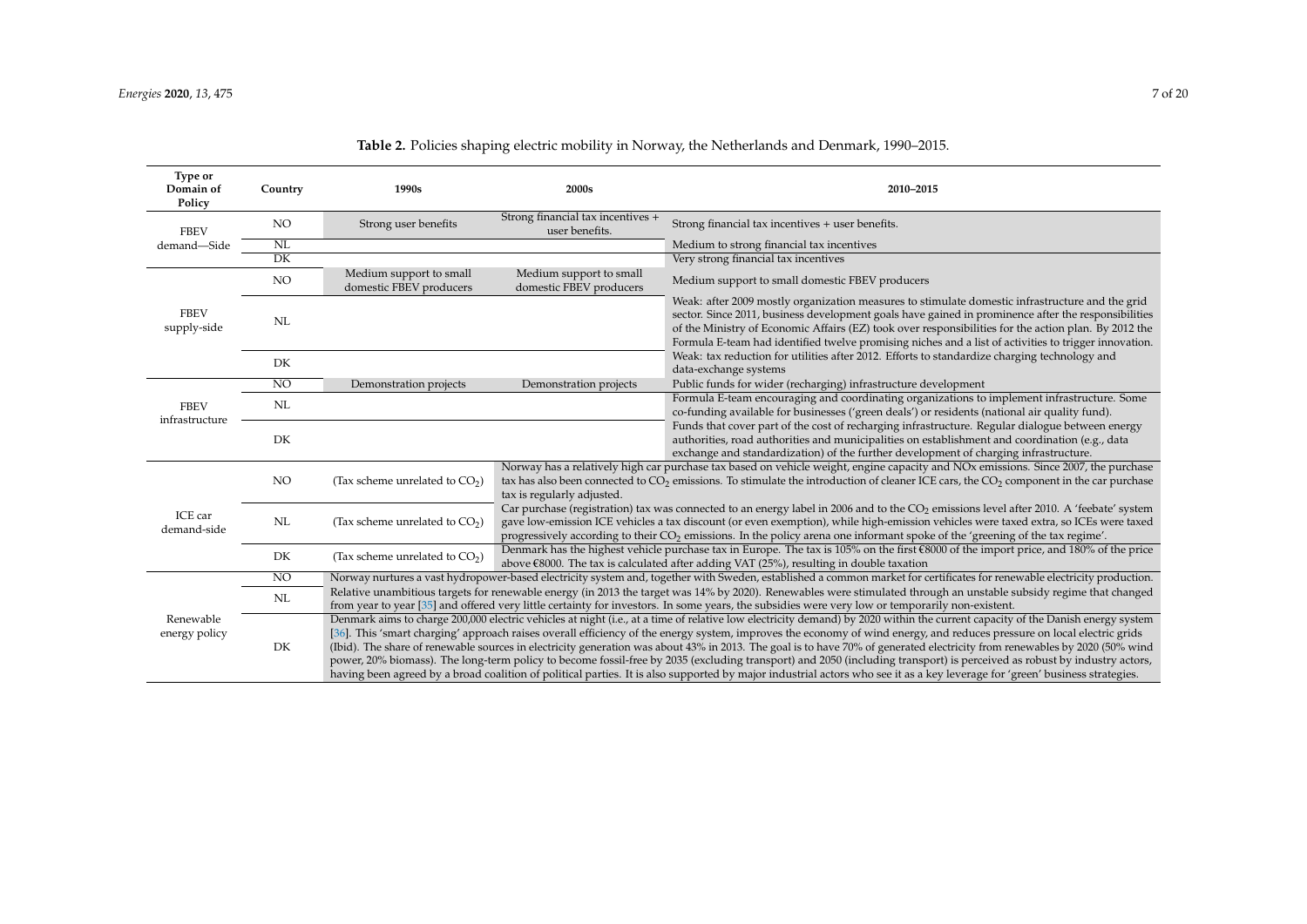3.1.3. FBEV Demand-Side Policies

As noted, each county actively encourage the demand for e-mobility. As Table [3](#page-8-0) shows, they use similar demand-side instruments, especially exemptions on sales and annual road taxes. In the Netherlands, these tax benefits are equally high for plug-in hybrid electric vehicles (PHEVs) as for FBEVs, whereas in Denmark and Norway PHEVs have smaller benefits than FBEVs. Another significant difference involves the drivers of company vehicles. Dutch commercial drivers benefit from additional tax exemptions (the MIA/VAMIL and KIA schemes) that amount to thousands of euros over the vehicle's lifetime. As noted above, absolute tax savings differ as each country starts from different sales and annual tax levels, these being highest in Denmark, followed by Norway, then the Netherlands [\[8](#page-18-3)[,37\]](#page-19-5). (Sierzchula et al. [\[8\]](#page-18-3) compare overall tax savings in various countries for a Nissan Leaf in 2012. In absolute terms, they find Denmark has the strongest financial incentives (around 33,000 USD in sales and annual taxes per vehicle), followed by Norway (15,000 USD) and the Netherlands (10,000 USD). The high reduction in Denmark is due to a proportionally higher vehicle sales tax to begin with, although when demand benefits like free toll roads, free parking, etc. are

|                                                                                                                                           | Norway         | <b>Netherlands</b> | <b>Denmark</b> |
|-------------------------------------------------------------------------------------------------------------------------------------------|----------------|--------------------|----------------|
| Tax reduction on vehicle sales price                                                                                                      | Yes            | Yes                | Yes            |
| Reduction of annual road or vehicle tax                                                                                                   | Yes            | Yes                | Yes            |
| Tax reduction after purchase (company cars)                                                                                               | No.            | Yes                | N <sub>o</sub> |
| Purchase subsidies                                                                                                                        | N <sub>o</sub> | N <sub>o</sub>     | N <sub>o</sub> |
| Scrappage scheme                                                                                                                          | N <sub>o</sub> | $\overline{N}_{0}$ | N <sub>o</sub> |
| Fossil transport fuel taxes                                                                                                               | Yes            | Yes                | Yes            |
| Reduced or exemption from toll charges and<br>parking fees, access to bus lanes, free ferries, free<br>charging at public charging points | Yes            | No                 | No             |

**Table 3.** Overview of full battery-electric vehicles (FBEV) demand-side policies in Norway, the Netherlands and Denmark 2010–2015 (source: adapted from [\[38\]](#page-19-6)).

<span id="page-8-0"></span>included, total demand side incentives in Norway are slightly higher than in Denmark [\[37\]](#page-19-5)).

In each of the three countries, excise duties on petrol and diesel are well above the EU average (Table [4\)](#page-8-1). This gives FBEVs a relative advantage over ICEs in terms of operating costs. Furthermore, in Denmark the tax rate of electricity delivered by charging stations was lower than the rate for private households. This rebate was phased out from 2016.

<span id="page-8-1"></span>

|                    | Excise Duty (euro/litre) $1$ | VAT $(\%)$ <sup>1</sup> | Retail Price <sup>2</sup> |
|--------------------|------------------------------|-------------------------|---------------------------|
| Norway             | 0.604                        | 25                      | 1.470                     |
| <b>Netherlands</b> | 0.770                        | 21                      | 1.415                     |
| Denmark            | 0.611                        | 25                      | 1.379                     |
| EU 28 Average      | 0.546                        | -                       | 1.132                     |
|                    | $\sim$ $\sim$ $\sim$         |                         |                           |

**Table 4.** Fossil transport fuel taxes (unleaded petrol, January 2016).

Sources: <sup>1</sup> [\[39\]](#page-19-7); <sup>2</sup> [\[40\]](#page-19-8). For Norway [\[41\]](#page-19-9).

Norway is an exception in terms of the various FBEV driver benefits that are available in addition to the tax benefits, namely free municipal parking (since 1993), free use of toll roads (since 1996), access to bus lanes (since 2008), free ferries (since 2008) and free charging at public charging points (since 2009). Such benefits targeting the car owner have not been established elsewhere on the same scale. Dutch law does not allow free parking for FBEVs, although Amsterdam tried it in a pilot project until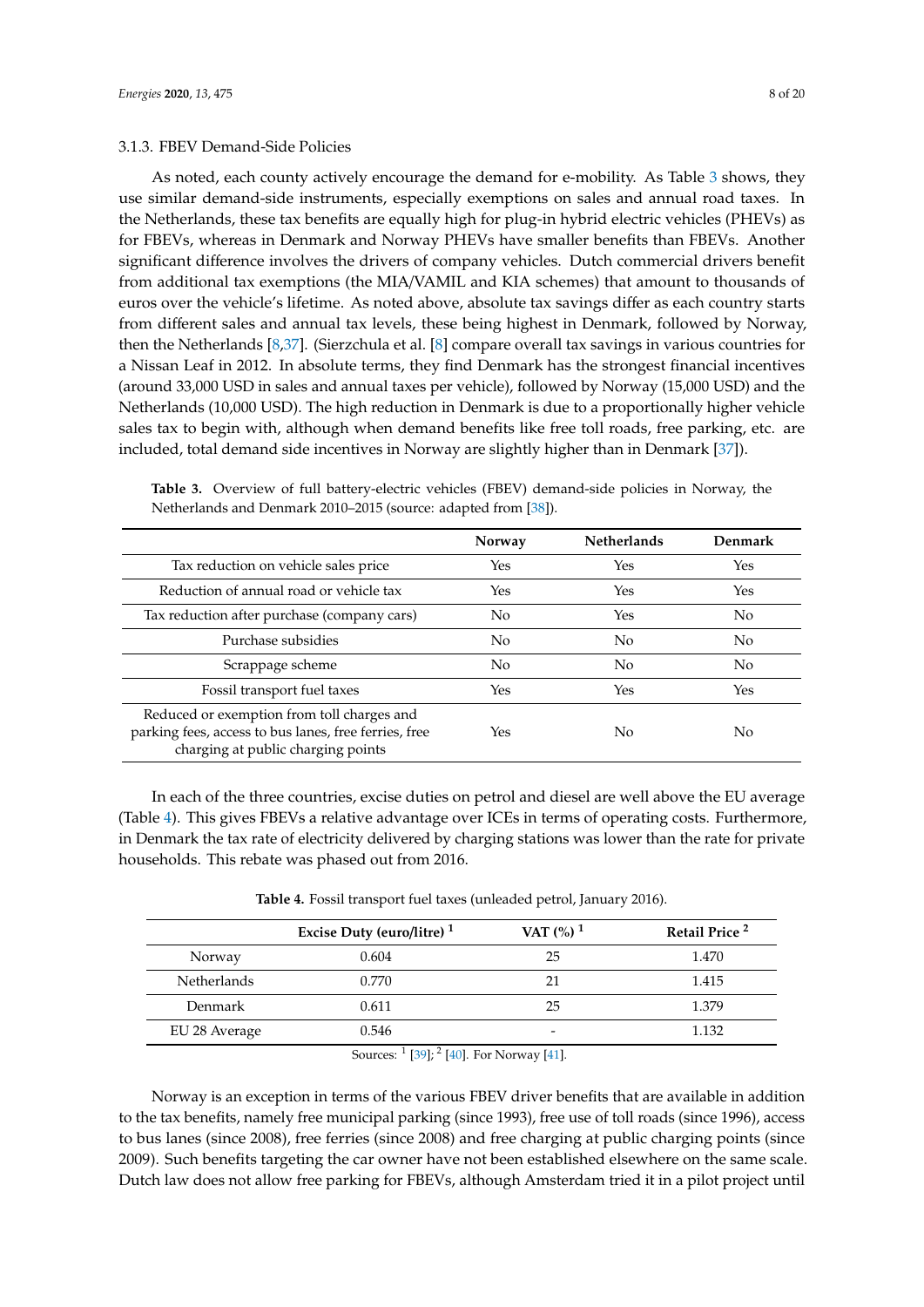2012. Amsterdam and other cities favour FBEV- and PHEV-owning residents with the immediate issue of a parking permit, which normally takes about a year to obtain, and a charging spot in their street. In Denmark, prior to 2014 municipalities were not allowed to charge different parking fees based on environmental impact.

#### 3.1.4. FBEV Infrastructure Policies

To ensure the implementation of charging infrastructure, each country has introduced different policy instruments. In Denmark, the initial costs of installing charging points were fully subsidized by two funding programmes, although the ceiling for subsidies has subsequently fallen to forty percent for fleet projects. As noted in the context of renewable energy policy, FBEV infrastructure policy in Denmark is closely related to the country's smart grid policy, reflecting the need for flexibility in future electricity systems to handle large amounts of fluctuating wind energy. The development of Denmark's FBEV charging infrastructure has thus built on the active involvement of both energy companies and infrastructure developers. In contrast, since 2010 the Dutch government has drawn up neither budgets nor targets for constructing charging infrastructure, the general philosophy being that 'charging spots would follow once the vehicles were there' [\[42\]](#page-19-10). The Formula E-team (see below) stimulated various organizations to implement charging infrastructure, coordinating where possible. Many public charging spots were constructed by (1) semi-public electricity grid operators, (2) a few private firms focusing on fast charging stations along highways, (3) large warehouses (such as IKEA) and businesses, partly co-funded through a 'green deal' innovation fund, and (4) local governments, mainly in the four largest cities and near the houses of PHEV or FBEV owners. The team also coordinated an interoperability agreement for the national recognition of vehicle charging cards and ways to overcome legal barriers to developing recharging infrastructure. In Norway, there has been a mix of public–private partnerships and municipal initiatives. The public agency Transnova was charged with developing a strategy for FBEV infrastructure (2009–2014), which FBEV stakeholders have also been involved in constructing. Public funding has been key: 50 million NOK for normal charging infrastructure, about 9 million NOK for fast chargers, and 2.5 million NOK annually for Grønn Bil (see below) [\[43\]](#page-19-11). Local and regional authorities acting in parallel have launched their own strategies for charging infrastructure. In sum, these different infrastructure policies and investments have contributed to some striking differences in the density of charging stations and in the uptake of FBEVs in the three countries (Table [5\)](#page-9-0). As of 2012, Norway led in terms of these indicators, followed by the Netherlands and then Denmark.

<span id="page-9-0"></span>

|                                         | <b>Norway</b> | The Netherlands | Denmark |
|-----------------------------------------|---------------|-----------------|---------|
| Charging stations per 100,000 residents |               |                 |         |
| FBEV market share (%)                   |               |                 |         |

**Table 5.** Overview of charging station densities and FBEV market shares as of 2012 (Source: [\[8\]](#page-18-3)).

#### 3.1.5. FBEV Supply-Side Policies

Supply-side policies are designed to stimulate the emergence of businesses around electric mobility, i.e., vehicle manufacturing, technological components or infrastructure installation firms, consultancy, etc. Norway has had these policies in place from the 1990s, and the small domestic FBEV producer (Pivco), which was supported, has triggered a positive public attitude to electric driving, as manifested in the early FBEV driver benefits mentioned above. While the Netherlands has had no domestic FBEV producer, Denmark hosted home-grown FBEV producers CityEL and Kewet in the early 1990s, but because of a lack of support they both moved abroad. In Norway, Pivco benefited from various forms of public support, including public RD&D funding (Norwegian Pollution Control Authority) to develop new models and a risk loan (public investment company, 2009) to stave off bankruptcy, though unsuccessfully (2011), but by then it had already had a profound positive effect. Compared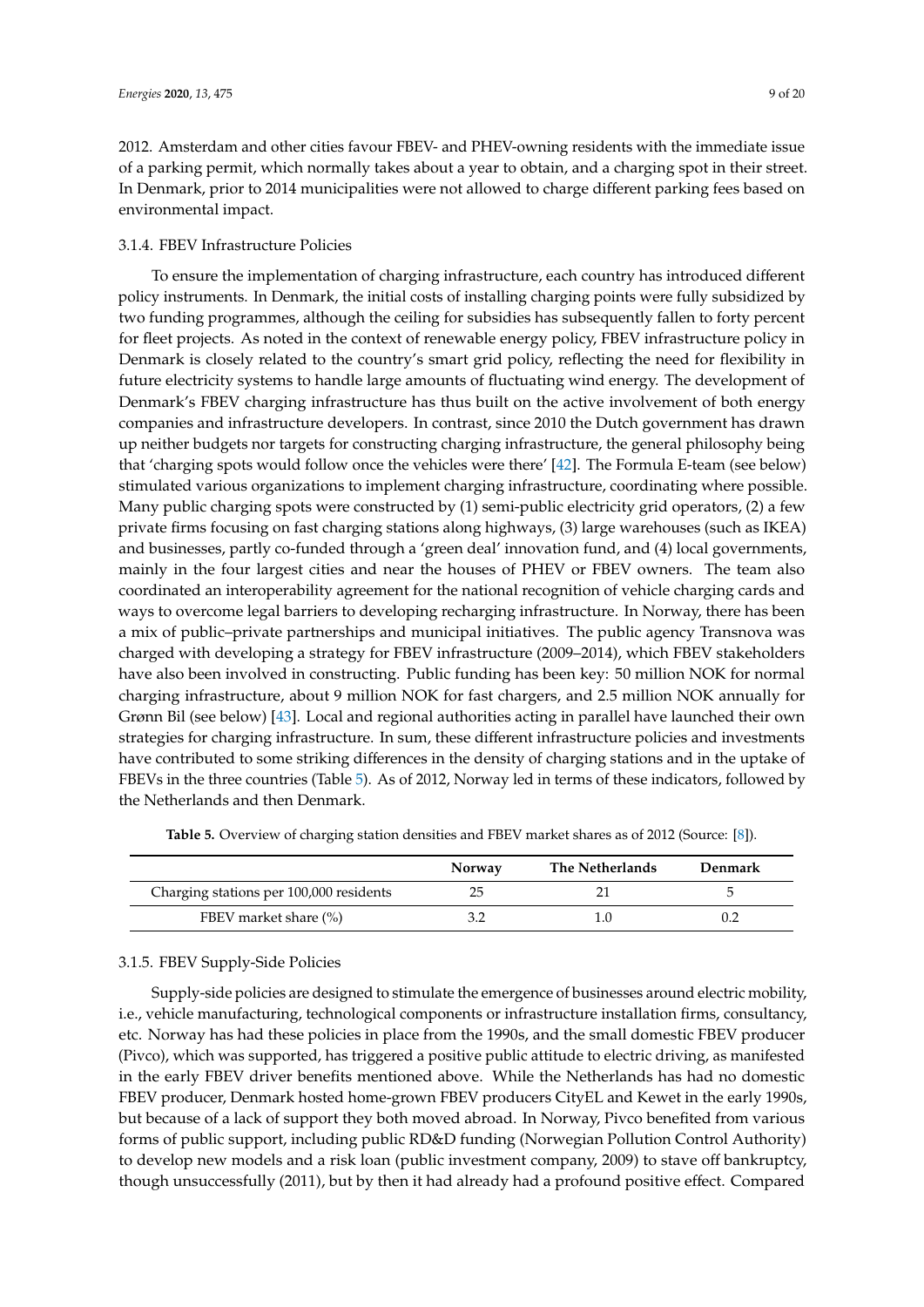to Norway, supply-side policies in Denmark and the Netherlands are relatively recent. Since 2008, Denmark's supply-side policy has focused on supporting smart grid development. Several energy RD&D programmes have prioritized the smart grid [\[44\]](#page-19-12) while also supporting battery and charging management technology. In the Netherlands in 2009 an 'action plan e-mobility' was developed by an inter-departmental team that designated about 65 million euros for innovation experiments (R&D funding and more practical ones) and information and coordination activities in 2009–2015, including the Formula-E-team (see below). In contrast to Norway, synergies between supply-side and demand-side instruments in the Netherlands and Denmark only started to show benefits from 2010.

### 3.1.6. Embedding Governance

In each of the three countries, the policy instruments were embedded in a slightly different way in the governance context. In the Netherlands in 2009, a public-private taskforce on electric mobility, the Formula E-team, was created to increase the interest in electric mobility. It consists of businesses, NGOs, branch organizations, local governments and an 'ambassador' from the royal family, but it lacks independent innovation policy experts. The shared aim is to stimulate collaboration among its members and thus to develop electric mobility. In 2011 the taskforce set a target of 15,000–20,000 electric vehicles (FBEV or PHEV) to be sold by 2015, 200,000 by 2020, and a million by 2025. These general targets were set in association with government ministries, with the notable exception of the Ministry of Financial Affairs, which was responsible for the tax regime.

In Norway in 2008, the Ministry of Transport initiated an action plan on clean transport that also launched a public-private initiative, Grønn Bil ('green car') [\[45\]](#page-19-13). Grønn Bil was founded by a trade association (Energy Norway), a public transport agency (Transnova), a regional authority (KS) and a Norwegian NGO (ZERO). As in the Dutch case, the target was 200,000 FBEVs and PHEVs by 2020 [\[46\]](#page-19-14). The initiative also provides systematic data on the registration of FBEVs and PHEVs and installed charging infrastructure.

In Denmark, two support programmes were established in 2008–2009 on the use of electric cars (under the Energy Agency) and on the greening of transport (under the Transport Agency). The programmes were somewhat aligned, and both emphasised the demand side and FBEV use in practice. Issues related to infrastructure and some supply-side factors were also included. Together these programmes funded FBEV projects, supported local electric vehicle partnerships (2013–2015) and funded fleet projects bringing together private and public organizations to establish FBEV fleets and charging points and build experience with practical FBEV use. Among other demand-side initiatives, the Energy Agency has promoted dialogues with local and regional municipalities on the procurement and use of FBEVs and the establishment of charging spaces. It has also established experience-exchange networks for local and regional municipalities and for firms designed to systematically collect, analyse and communicate real-life experiences with FBEVs.

#### *3.2. Policy Outcomes*

In this section, we discuss policy outcomes in our period of study (2010–2015). There are striking differences in the market share of FBEVs in Norway, Denmark and the Netherlands, both in terms of absolute level and share (Figure [1a](#page-11-0),b). New FBEV registrations in Norway have doubled yearly since 2009, while they have been fairly constant in Denmark since 2012. In 2014 new FBEV registrations were thirty times higher in Norway (almost 20,000) than in Demark (600). The Netherlands has a low market for FBEVs (same as Denmark) but a high market for PHEVs (see Figure [1c](#page-11-0)).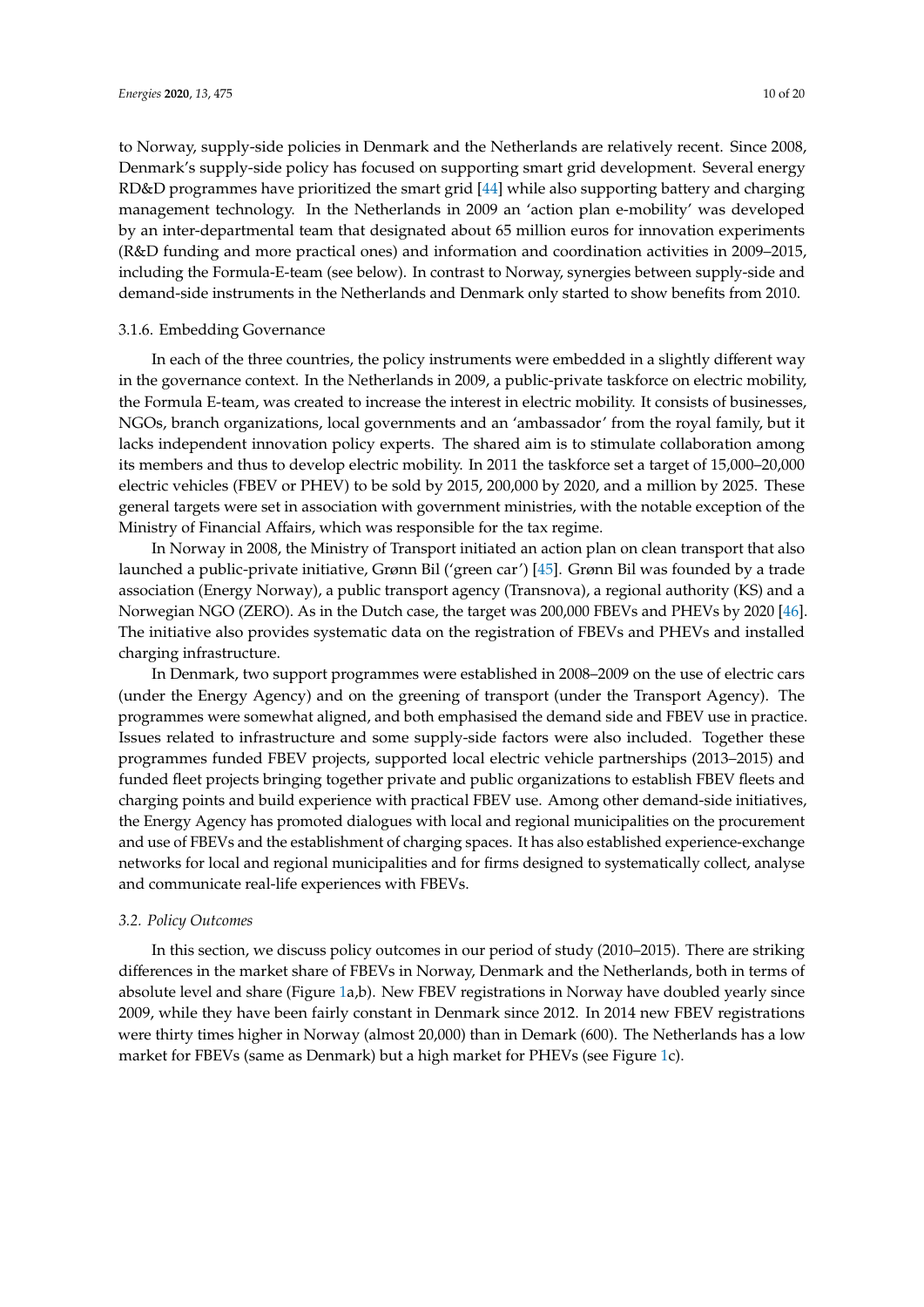<span id="page-11-0"></span>







**Figure 1.** (**a**) Number of newly registered FBEVs in Denmark, Norway and the Netherlands, 2008– **Figure 1.** (**a**) Number of newly registered FBEVs in Denmark, Norway and the Netherlands, 2008–2014. 2014. Sources: Statistics Denmark, Statistics Norway, RVO. (**b**) FBEV market shares. (**c**) Number of Sources: Statistics Denmark, Statistics Norway, RVO. (**b**) FBEV market shares. (**c**) Number of new registered plug-in hybrid electric vehicles (PHEVs).

In the remainder of this section, we first offer an explanation for the observed differences. Policy In the remainder of this section, we first offer an explanation for the observed differences. Policy interaction effects are discussed in more detail in Section 4, where we discuss the synergetic policy interaction effects are discussed in more detail in Section [4,](#page-12-0) where we discuss the synergetic policy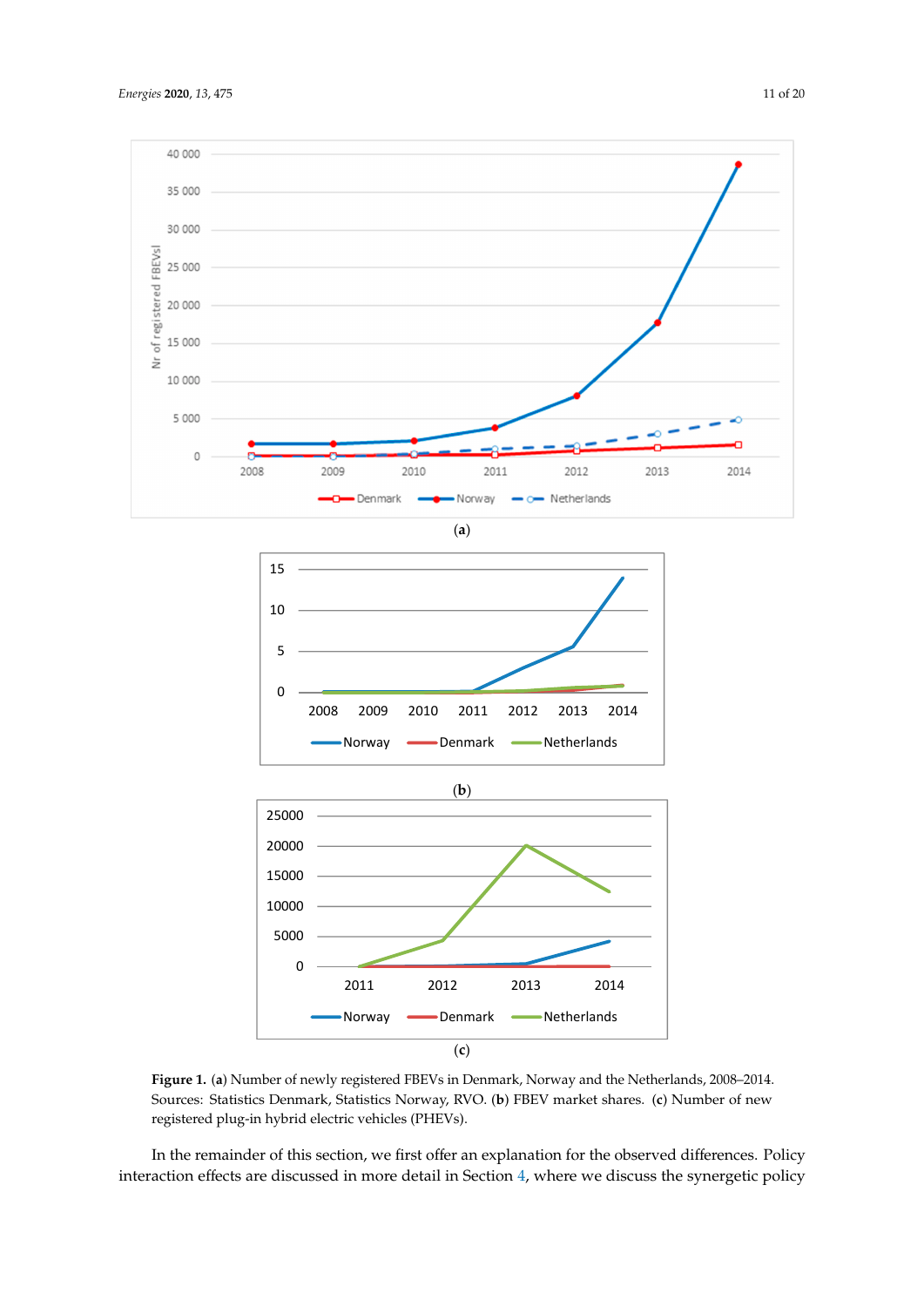effects, conditional effects and contradictory effects. The main reason why FBEV diffusion is so high in Norway is the large fiscal stimulus and 'fringe benefits'. In Norway, electric car owners do not pay the road tolls, ferry fees or city emissions charges that other Norwegian car owners face. Other important perks include parking for free and being able to bypass traffic by driving in some bus lanes [\[47\]](#page-19-15). In the Netherlands, FBEV sales were limited by a subsidy scheme that made no distinction between PHEVs and FBEVs, which led people to opt for the former as the more attractive option. PHEVs were overwhelmingly bought by company drivers who benefitted from multiple subsidy schemes. The advantages of PHEVs were reduced relative to FBEVs in 2014 upon discovery that PHEV emissions were not low in practice, in part because these vehicles were not driven in electric mode very much, leading to a peak in PHEV sales in December 2013.

In Denmark, the diffusion of FBEVs was slow, especially among private households, which were reluctant to buy FBEVs given the competition between two incompatible recharging standards. The public funding for recharging infrastructure led to a unique joint venture between the largest electricity distributor in Denmark, Dong Energy, and the Israeli-American start-up Better Place, which introduced battery-swapping stations at a number of sites, though they were only compatible with a limited number of models, namely Renault and Nissan. In addition, recharging spots were constructed for other EVs, including Tesla's. Both Better Place and Tesla promised to 'revolutionize automobility', but with many potential customers reluctant to choose, the Better Place scheme went bankrupt. The FBEVs that were sold were often in the fleets of municipalities, regional authorities and large private firms, not owned by private households. Government support to fleet establishment (dialogues, procurement, etc.), noted above, may have been effective here.

The differences in FBEV diffusion curves can partly be explained by comparing the total costs of ownership (TCO, euro/km). Kley et al. [\[38\]](#page-19-6) show that in most countries, despite incentives, the TCO for mid-sized FBEVs is higher than for ICEs. Exceptions are Denmark and Norway, and for PHEVs the Netherlands and Norway. For smaller city vehicles the total costs for FBEVs are lower in Belgium, Denmark, Spain and Norway (Oslo). This is an important element of the explanation of the relative effectiveness of the three policy mixes. (Evaluating the effectiveness of a policy instrument or mix assumes an unambiguous policy aim, but as our study shows, in the case of FBEVs various policy departments in the same national government had their own particular aims. Therefore our indications of effectiveness in the three countries adopts a relative approach, taking the relative level of FBEV sales as the benchmark, hence it does not necessarily reflects the effectiveness of any government department in particular). Although the nature of financial demand instruments in Norway and the Netherlands are clearly significant (to explain the high FBEV sales and high PHEV sales, respectively), however, the fact that this did not also lead to strong FBEV sales in Denmark (and, to a lesser extent, why there were not more PHEV sales in Norway) is an anomaly. It is therefore important to take into consideration other instruments in the policy mix, as we shall now do.

#### <span id="page-12-0"></span>**4. Policy Interaction E**ff**ects and Discussion**

This section compares the composition of the policy mixes that affect e-mobility in the three countries in terms of policy synergies, contradictions and conditional effects to explain EV sales. We show in Table [6](#page-13-0) below how stakeholders evaluated the intensity of the five policy types that were reported to be relevant for e-mobility, as discussed in the previous section. Figure [2](#page-13-1) indicates these intensities through the size of the 'bubbles', as well as showing how, on average, stakeholders qualified the interactions between the five policy areas.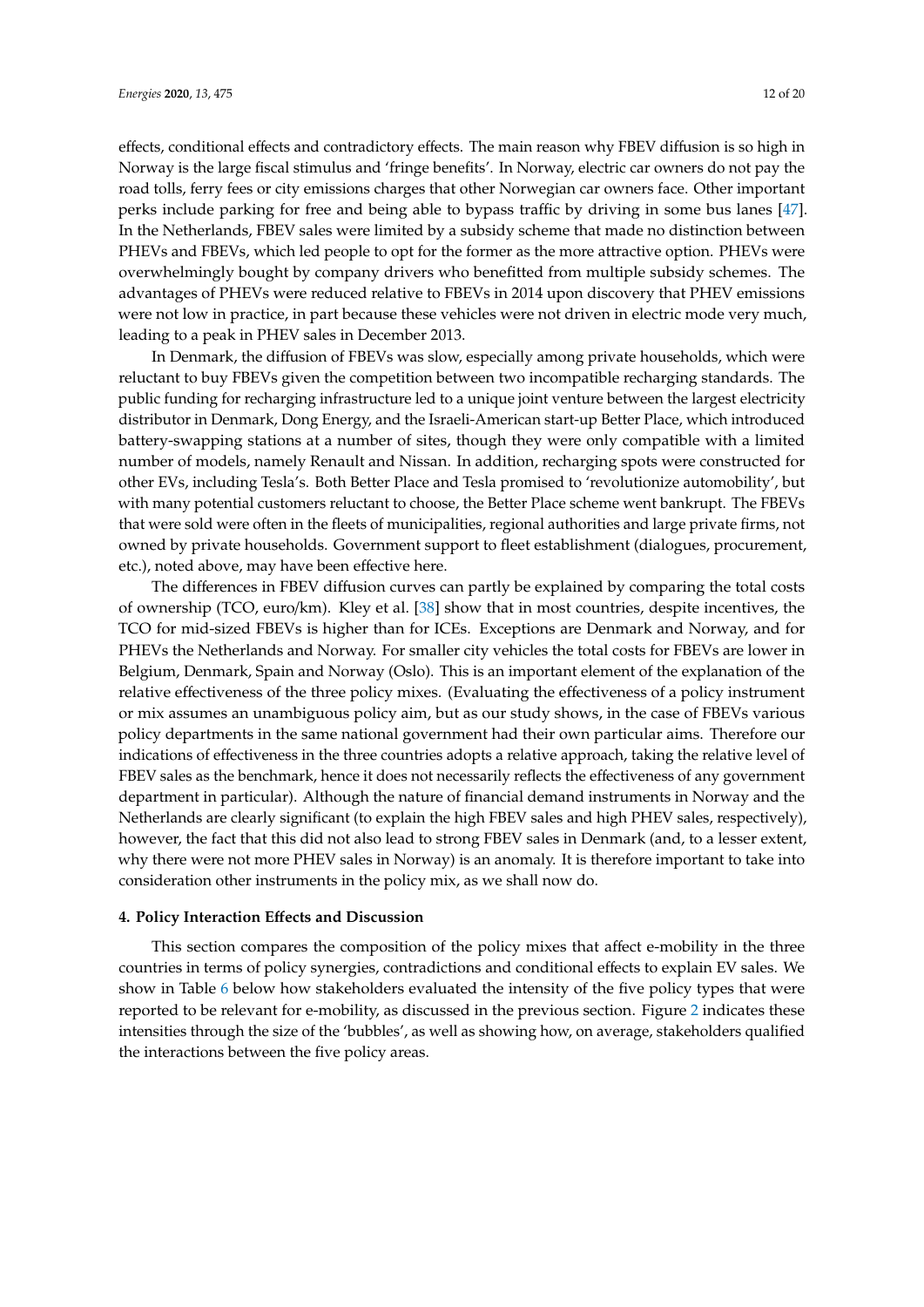<span id="page-13-0"></span>

| Type or Domain of<br>Policy | Norway                                                           | <b>Denmark</b>                                                                                                  | <b>Netherlands</b>                                                                                            |
|-----------------------------|------------------------------------------------------------------|-----------------------------------------------------------------------------------------------------------------|---------------------------------------------------------------------------------------------------------------|
| FEV demand-side             | Strong financial tax<br>incentives + user benefits               | Very strong financial tax<br>incentives                                                                         | Medium-strong financial<br>tax incentives                                                                     |
| FEV supply-side             | Medium –support to<br>small domestic FEV<br>producer since 1990s | Weak- after 2012 support<br>for smart charging infra.<br>Tax reduction for<br>charging/electricity<br>suppliers | Weak – after 2009 mostly<br>organization measures to<br>stimulate domestic<br>infrastructure & grid<br>sector |
| FEV infrastructure          | Strong: large budgets for<br>infra development                   | Medium: some<br>innovation funds for<br>infrastructure<br>development                                           | Weak: no targets, no<br>budgets, but<br>coordination                                                          |
| ICE-demand                  | Weak – high taxes for all<br>(also clean) ICE                    | Medium level incentives<br>for clean ICE                                                                        | Very strong feebate<br>system with tax<br>exemption for clean ICE                                             |
| Renewable energy            | Very strong                                                      | Strong                                                                                                          | Weak                                                                                                          |

<span id="page-13-1"></span>

**Figure 2.** Relationships in the national policy mixes (precondition in blue, synergy in green, **Figure 2.** Relationships in the national policy mixes (precondition in blue, synergy in green, contradictory in red, neutral in grey). The size of the balloons reflects the intensity of the policy, as indicated in Table 6.

A key difference in the policy mixes of Norway and Denmark has been the relationship of to establish the infrastructure. An innovative battery-swapping system was introduced with so many promises that its success was effectively a pre-condition for demand and supply to remain confident in e-mobility as such (see relationship coloured blue in Figure [2\)](#page-13-1). This risky strategy turned out to be infrastructure policy to demand and supply policies. In Denmark, it was generally left up to local actors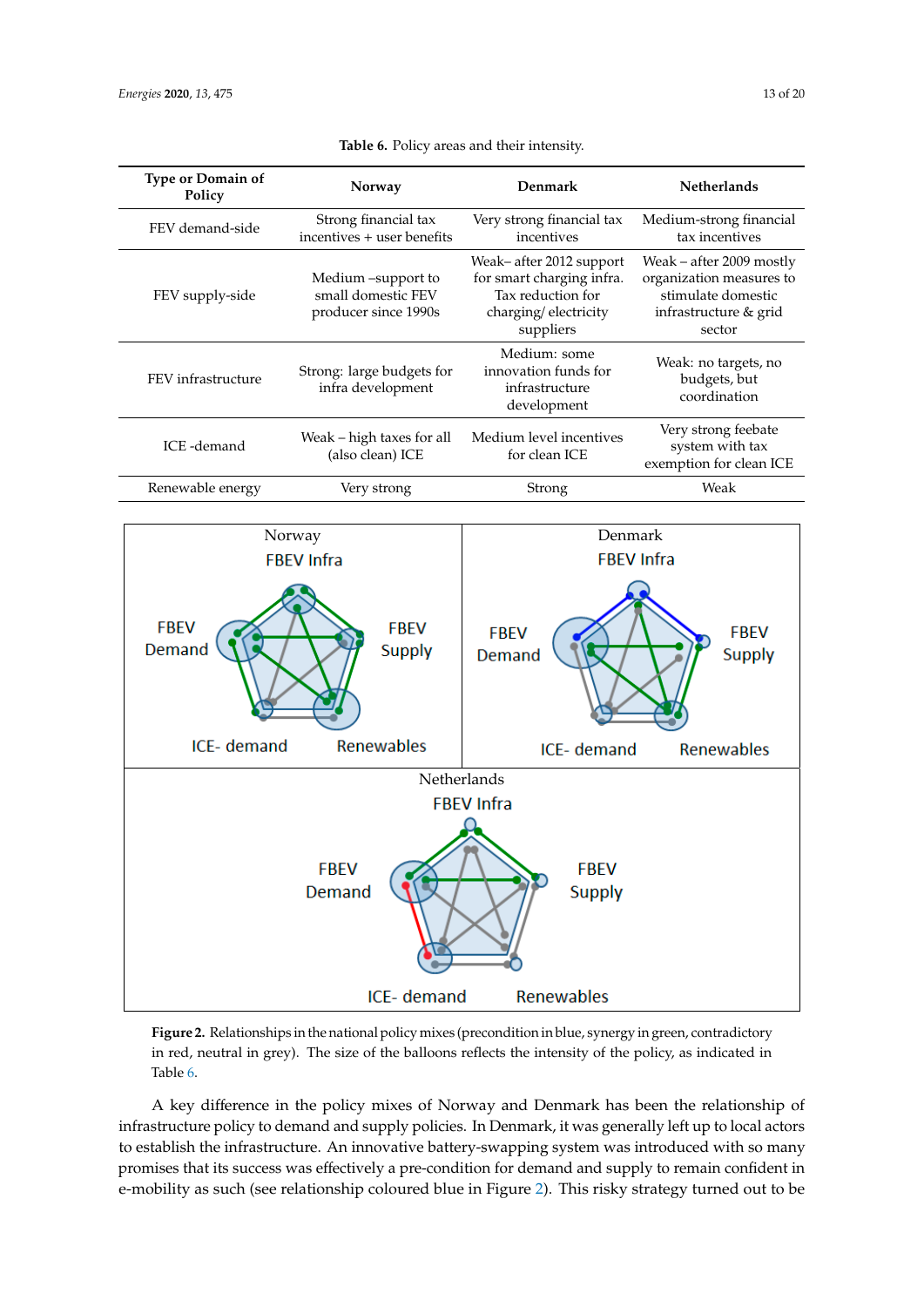unfortunate because the system failed to deliver an affordable scheme and this affected suppliers and consumers negatively. In Norway, the recharging infrastructure (paid for with public money) was well aligned with demand measures and vehicle adoption levels (see relationship coloured green in Figure [2\)](#page-13-1). In the Netherlands, the building of infrastructure was a private-public matter with little oversight or planning. The Dutch government created an organization called the Formula E-team to stimulate others to build infrastructure. The philosophy was that 'the recharging spots will follow when we stimulate the vehicle sales'. The team seems to have performed its coordination role well, and none of the experts suggested that this zero-budget infra-strategy delayed FBEV/PHEV adoption to any extent (see relationship coloured green in Figure [2\)](#page-13-1). There was an unplanned positive interaction with air-quality policy as national funds for improvements to air quality could be used by local governments to build recharging infrastructure. In sum, some central support (fiscal or organizational) for recharging infrastructure is an essential element of an effective policy mix promoting FBEVs.

The alignment of FBEV policies with those for PHEVs and ICEs also proved to be an important factor behind the observed differences. In the Netherlands, PHEVs were treated equally with FBEVs until 2014, and there were significant financial incentives, including tax exemptions, for the most efficient a-label ICE cars, which made these very attractive both for manufacturers in enabling them to offer more models, and for consumers, and sales levels were accordingly high. Cleaner ICEs (i.e., emitting 80–100 gr  $CO<sub>2</sub>$  per km) were financially most attractive, in the sense that the TCO was lowest, reducing the attraction of zero-emission FBEVs. The same was to some extent true in Denmark [\[48\]](#page-19-16). In our scheme of policy interaction effects, the support policies for cleaner ICEs are an example of a clash with support of FBEV demand (as indicated in red in Figure [2\)](#page-13-1). In Norway, the high taxes for all ICE vehicles, although distributed according to  $CO<sub>2</sub>$  emissions, and fiscal stimulation policies for FBEVs meant that the TCO for FBEVs has been lower than for ICEs, giving FBEVs a competitive advantage, as indicated by the green relationship between FBEV demand and ICE demand policies. In sum, to be an effective element of the policy mix promoting FBEVs, financial incentives should mirror the life-cycle carbon footprint of the respective vehicles.

In all three countries, demand-side policies and supply-side innovation policies were pursued synergetically, at least to some extent (see Figure [2,](#page-13-1) all green). In Norway, free municipal parking (since 1993), free toll roads (since 1996) and free access to bus lanes (2008) had great significance for early adopters [\[49\]](#page-19-17). These policies resulted from a coming together of the industrial and climate rationales in Norway [\[50\]](#page-19-18), showing that non-fiscal incentives may be an important element in the policy mix promoting FBEVs.

Denmark and the Netherlands are both small, densely populated countries that tend to drive relatively small and fuel-efficient cars. The fact that supply-side support for e-mobility emerged only after 2009 meant that domestic businesses related to e-mobility were still in their infancy in our study period, while the associated public familiarity with FBEVs remained at an order of magnitude lower than in Norway. The strong demand-side financial instruments for e-mobility in Norway and Denmark were well aligned with their renewable energy policies (indicated in green in Figure [2\)](#page-13-1), and these synergies have also tended to strengthen the legitimation of e-mobility support. In the Netherlands such synergies were absent (indicated grey in Figure [2\)](#page-13-1), although more general arguments for lower oil dependency, green growth potential and environmental benefits (climate, air and noise) were highlighted as key reasons for the policy support.

Although it did not conduct an exhaustive analysis of the reasons for policy consistency or imperfections, 'level of coordination' comes out as a relevant factor here. The Dutch e-mobility strategy was introduced at a time when electric vehicles were 'hot' and every minister announced his own way of stimulating them. With the Ministry of Financial Affairs not being involved in the coordination, this resulted in a policy portfolio with much greater benefits for company car drivers than anticipated, leading to perverse effects on the consumer side (see above). As a positive example, in Norway there was strong alignment between national policies (purchase and annual tax exemptions) and local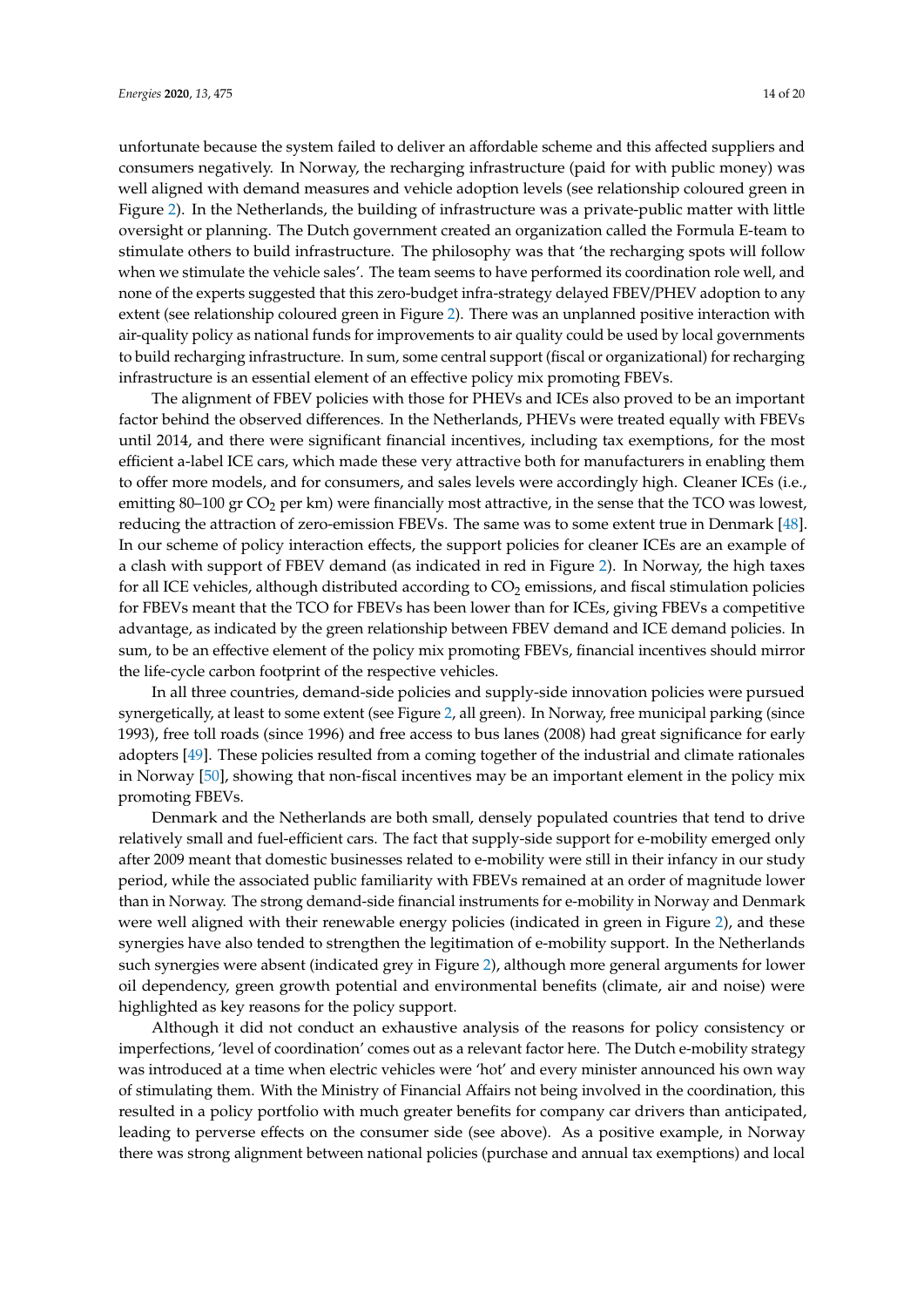policies (toll-road and parking exemptions), which, in combination, acted as a significant pull for FBEV adopters.

Another important policy lesson is that over-stimulation of FBEVs leads to perverse effects. For adoption purposes, the TCO of FBEVs should be lower than that of ICEs in promoting uptake, but the difference should not be too great. The Dutch case offers evidence of PHEVs or FBEVs being bought as an additional vehicle instead of an ICEV replacement and of PHEVs being driven in gasoline mode. The case of Denmark also brings home another important lesson for policy, namely the danger of relying too much on a specific technology configuration, as was the case with the battery swapping model, where only one type of vehicle was available (the Renault Fluence Z.E.). Innovation experiments with infrastructure are generally useful unless they increase consumer uncertainty too much.

The reasons why the three countries introduced active support policies for FBEVs differ, being associated with differences in energy supply and ambitions for a domestic car industry. For Norway, with its endowment of large amounts of hydropower, electric cars were an attractive new market. Denmark, seeking to handle fluctuating electricity from its wind-power plants, envisaged FBEVs as a means to store electricity as a component in smart grids, although this has turned out to be more difficult than assumed. The main motivation for the Netherlands, at that time a natural gas producer with a fossil fuel-based electricity system, was to generate commercial opportunities in e-mobility. Cleaner air benefits in cities were an important motiving factor in all three countries too, supplementary to those already mentioned, and more important for local than for national authorities. In summary, the policy mix in Norway is rich in synergies and is very effective for broadly the same overall cost as in the Netherlands. It has a longer history of both supply-side support (primarily Pivco) and benefits for FBEV users (free parking and toll roads). As a result of the combination of high taxation of ICE vehicles with tax exemptions for FBEVs, an FBEV is financially the most attractive option for the Norwegian consumer as small car, primarily as a second car in early adopting households [\[49\]](#page-19-17).

The Danish policy mix has experienced synergies between the demand-side elements of the high tax benefits of FBEVs and use-oriented funding programmes. Synergies with smart grid efforts have so far been primarily on the strategic and experimental levels and have not yet been realized in practice. Relatively limited infrastructure compared to Norway and the Netherlands and the absence of additional user benefits, as in Norway, help to explain why FBEVs have not been adopted more widely, despite the strong financial demand-side measures.

The Dutch policy mix had various synergies between demand, supply and infrastructure policy, although most of the financial burden had been on the demand side. Little public money had been spent on recharging infrastructure, but the strategy to stimulate other parties to do this was very successful. The Achilles heel was the equal tax exemption for PHEVs until 2014 and also those for clean ICEs, which still left compact ICEs the most attractive option as a second household vehicle (a typical lead market for FBEVs), in spite of tax exemptions for FBEVs. We estimate that the total costs (or forgone tax revenues) of the Dutch policy mix have broadly been in line with those in the Norwegian case (about 400–500 million in 2014) [\[51\]](#page-19-19).

In terms of governance, Norway and the Netherlands have both relied on stakeholder platforms for e-mobility as a form of governance. The platforms brought together expertise and actors interested in electric driving. In the Dutch case, the important Formula E-team did not include representatives from the Ministry of Financial Affairs, which declined the invitation, nor external experts on innovation policy, who were not approached. The involvement in the team of these two actors (the first being responsible for taxation) might have improved the adaptation of the tax regime and the calibration of forgone taxes for electric vehicles and prevented similar 'losses' as for cleaner ICE taxes in 2007–2009. Nevertheless, keeping an arms-length relationship from parties interested in electric driving has proved useful. In general, it is desirable that policy choices should be critically scrutinized by independent experts in the sector (innovation field) in order to build in safeguards against cost inefficiencies. The Dutch experience illustrated the importance of embedding autonomy, discipline (the use of time-bound incentives and programme reviews) and accountability, as identified by industrial policy expert Dani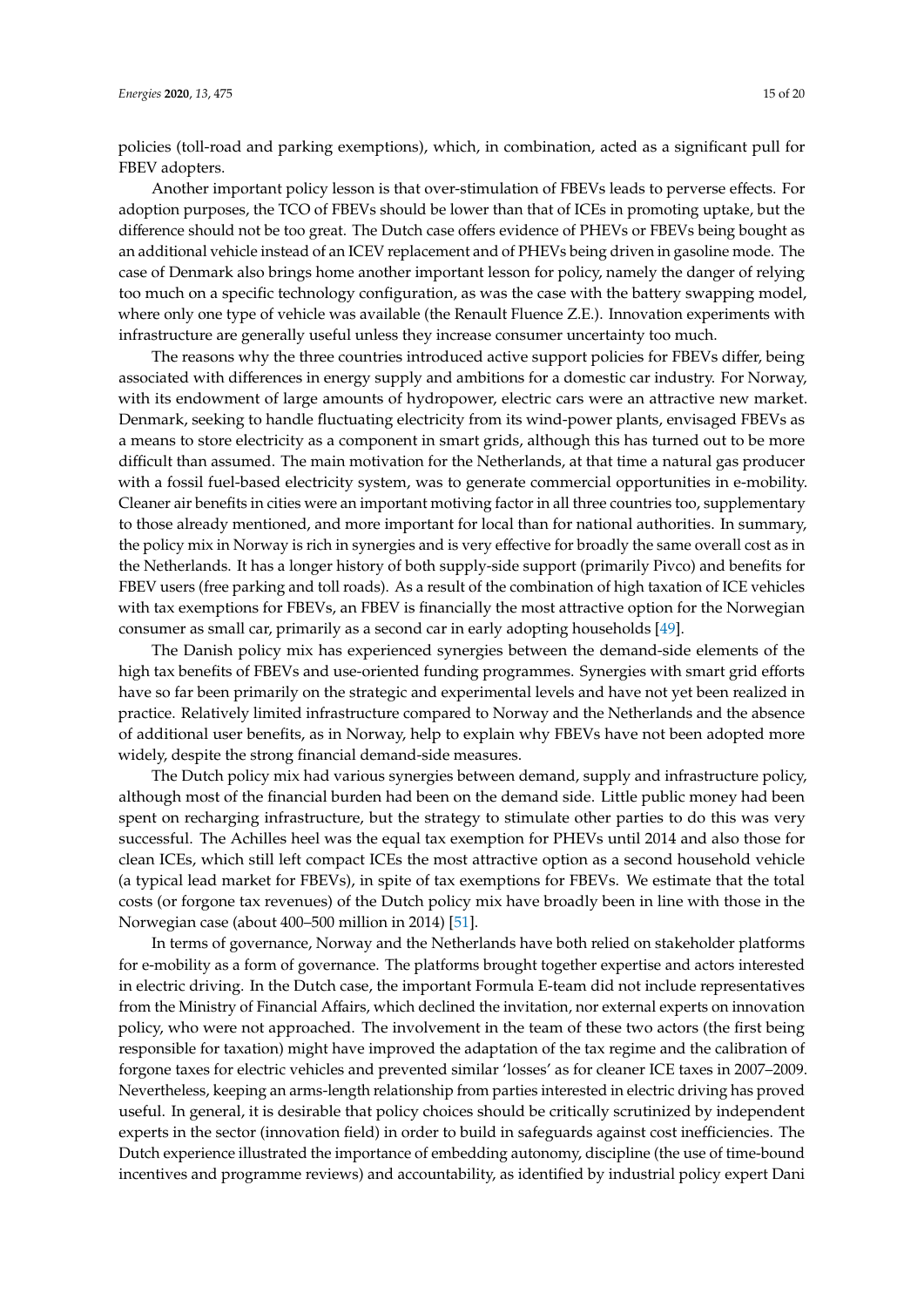Rodrik [\[52\]](#page-19-20). Whereas strategic collaboration and coordination between the private sector and the government helps in learning about the most significant bottlenecks and in identifying and discussing useful interventions, discipline in the support, accountability and legitimacy of policy actions helps to secure the public interest.

#### <span id="page-16-0"></span>**5. Conclusions and Policy Implications**

Despite apparent similarities in respect of various social aspects, Norway, the Netherlands and Denmark have pursued divergent policy paths in promoting the dissemination of FBEVs and rolling out FBEV infrastructure. These north-western European countries were all early adopters and active propagators of e-mobility. A comparison of their respective policy mixes in terms of the instrument interaction effects can explain to a significant extent the relative FBEV sales levels. What we found is that Norway was most effective due to synergies between sustained supply-side stimulation and comprehensive demand measures rather than tax exemptions. Denmark was least effective due to inconsistencies between its 'double' infrastructure strategy and the demand side, while The Netherlands was relatively ineffective due to inconsistencies between FBEVs' and PHEVs' demand benefits, which were similar, and to a lesser extent clean ICEs.

The first important policy conclusion of this paper thus is that, in adopting FBEVs, the policy mix is very important: The Norwegian policy mix was most effective, the Danish mix was least effective, while the Dutch mix achieved somewhat more than the Danish. The elements of an effective policy mix are:

- Fiscal incentives that mirror the actual carbon footprint of the respective vehicles
- Non-fiscal demand-side incentives, such as free use of toll roads, free parking or free use of bus lanes
- Centrally financed and/or coordinated charging infrastructure
- Clarity regarding the choice of technology that will be supported

Moreover, development of a domestic, e-mobility-related industry and a high share of renewable energy strengthens the legitimization of e-mobility support. Whether all these measures are necessary is difficult to say, but each element was positively appreciated by prospective adopters. Contradictory effects were observed in the Netherlands, where the support for cleaner, i.e., more fuel-efficient ICEVs encouraged many people to opt for a cleaner ICEV or PHEV rather than an FBEV. Undesirable synergetic effects were also observed in the Netherlands in the form of the existence of multiple subsidy schemes for company car users, which led them to buy electric vehicles for purely economic reasons, leading to the undesirable effect of cars being driven primarily (80%) in fossil-fuel mode, meaning that a good deal of the money that went on promoting electric mobility and cleaner air was being misspent. It is clear from the comparison of the policy mixes of the three countries that contradictory effects or negative synergies may have very significant effects on adoption. To attain complementarities between the different elements of the policy mix is crucial.

As for the costs incurred in the form of forgone tax revenues and direct expenditure, the total costs of E-mobility support in Norway and the Netherlands are broadly comparable, although the Dutch expenses were mainly on PHEVs. The cost of the Danish mix was lower because fewer vehicles were sold. In Denmark, a large share of the costs was covered by the energy industry.

#### *Limitations and Future Research*

The analysis offered in this paper has a number of limitations. We have highlighted the nature of the relationships between the five types of policy instrument, but in practice these are not homogenous. After all, every policy type consists of a few different instruments, so interrelations may be more multifaceted and the indicated nature should be seen as the primary but not necessarily the only one. Second, because of language issues and time limitations, only the researchers in the respective countries analysed the interviews and reports. Interview transcriptions were not translated into English, so the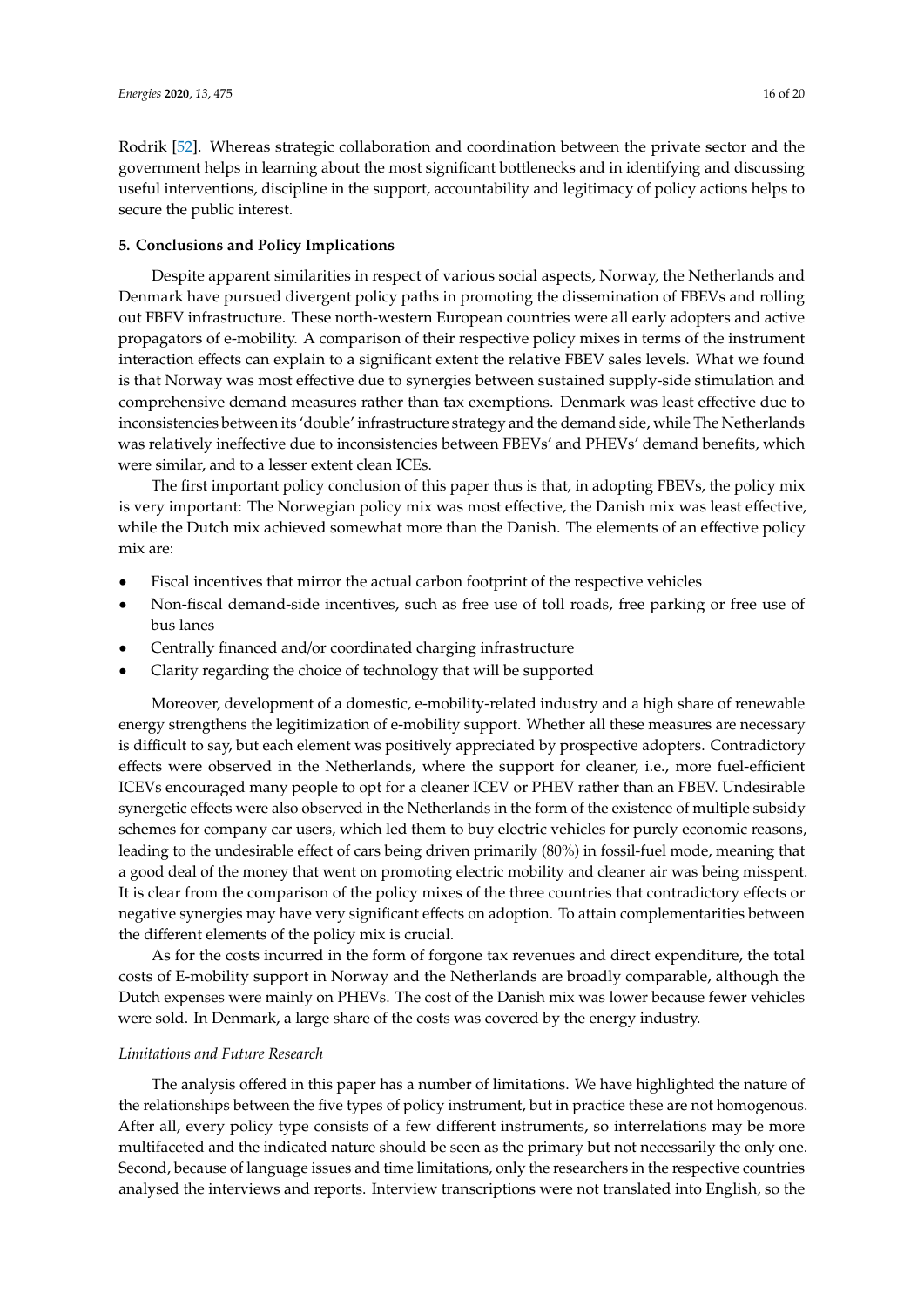corroboration of the coding was only done in discussions between the researchers and not through reading each other's interviews (or reports). Third, because we sought a country-level comparison, the level of empirical detail for each country is lower than if looking at only one country. Finally, our data do not include the most recent developments. However, we intend to explain the introductory period of e-mobility in different countries and therefore our policy conclusions are still relevant for countries that are still in an introductory phase. In addition to the policy insights, our qualitative, ex-post, country comparison offers a new direction to the policy-mix literature in terms of methodology. Future research should pursue more country comparisons and seek to integrate more quantitative analyses of particular effects into the qualitative approach that we followed. This may deliver a 'best of both worlds' in terms of insights into the socio-political complexities involved through the qualitative methods, combined with econometric insights into particular effects through quantitative analysis.

**Author Contributions:** Conceptualization, M.D., E.I., A.K., R.K., S.B., M.B.; methodology, M.D., E.I., A.K., R.K., S.B., M.B.; software, validation, formal analysis, investigation, M.D., E.I., A.K., R.K., S.B., M.B.; resources, data curation, writing—original draft preparation, M.D., E.I., A.K., R.K., S.B., M.B., P.M.; writing—review and editing, M.D.; visualization, M.D.; supervision, project administration, funding acquisition, R.K. All authors have read and agree to the published version of the manuscript.

**Funding:** The Dutch part of this research received funding from European Union's FP7 under grant agreement No. 308371 (project named "Policy Options for a Resource Efficient Economy" (POLFREE). The Norwegian and the Danish part of this research received funding from Nordic Energy Research under the project "TOP-NEST Technology Opportunities in Nordic Energy System Transitions" (project number 42).

**Acknowledgments:** We are grateful to Paula Kivimaa, Karoline Rogge and Phil Johnstone for comments on an earlier version of this paper. The usual disclaimer applies.

**Conflicts of Interest:** The authors declare no conflict of interest.

## <span id="page-17-4"></span>**Appendix A**

*Appendix A.1. Interview Format*

- What do you consider the policy instruments shaping sales of FBEV, and how (i.e., what was its effect)?
- How do the policy instruments (see previous question) influence each other? (specify each pair). For example, do they work together or against each other?
- Was the amount of resources, efforts, activities, etc. that was invested in the policy instrument? (specify for each policy instrument).
- What do you consider the most relevant stakeholders and policy or other reports regarding electric mobility?

*Appendix A.2. List of Policy or Other Reports Included in the Analysis, but not Cited in the Text:*

- $\circ$  NL: [\[53](#page-19-21)[–57\]](#page-20-0)
- 
- $\circ$  DK: [\[58–](#page-20-1)[62\]](#page-20-2) NO: [\[63–](#page-20-3)[68\]](#page-20-4)
- $\circ$  All countries: [\[69,](#page-20-5)[70\]](#page-20-6);

## **References**

- <span id="page-17-0"></span>1. Althaus, H.-J. Modern individual mobility. *Int. J. Life Cycle Assess.* **2011**, *17*, 267–269. [\[CrossRef\]](http://dx.doi.org/10.1007/s11367-011-0365-8)
- <span id="page-17-1"></span>2. DCCC. *Hvor Klimavenlige er Elbiler Sammenlignet Med Benzin- og Dieselbiler*; Danish Council for Climate Change: Copenhagen, Denmark, 2018. Available online: <www.klimaraadet.dk> (accessed on 1 July 2019).
- <span id="page-17-2"></span>3. Geels, F.W. Understanding the Dynamics of Technological Transitions. Ph.D. Thesis, Twente University, Enschede, The Netherlands, 2002.
- <span id="page-17-3"></span>4. Rip, A.; Kemp, R. Technological change. In *Human Choice and Climate Change*; Rayner, S., Malone, E.L., Eds.; Battelle Press: Columbus, OH, USA, 1998; pp. 327–399.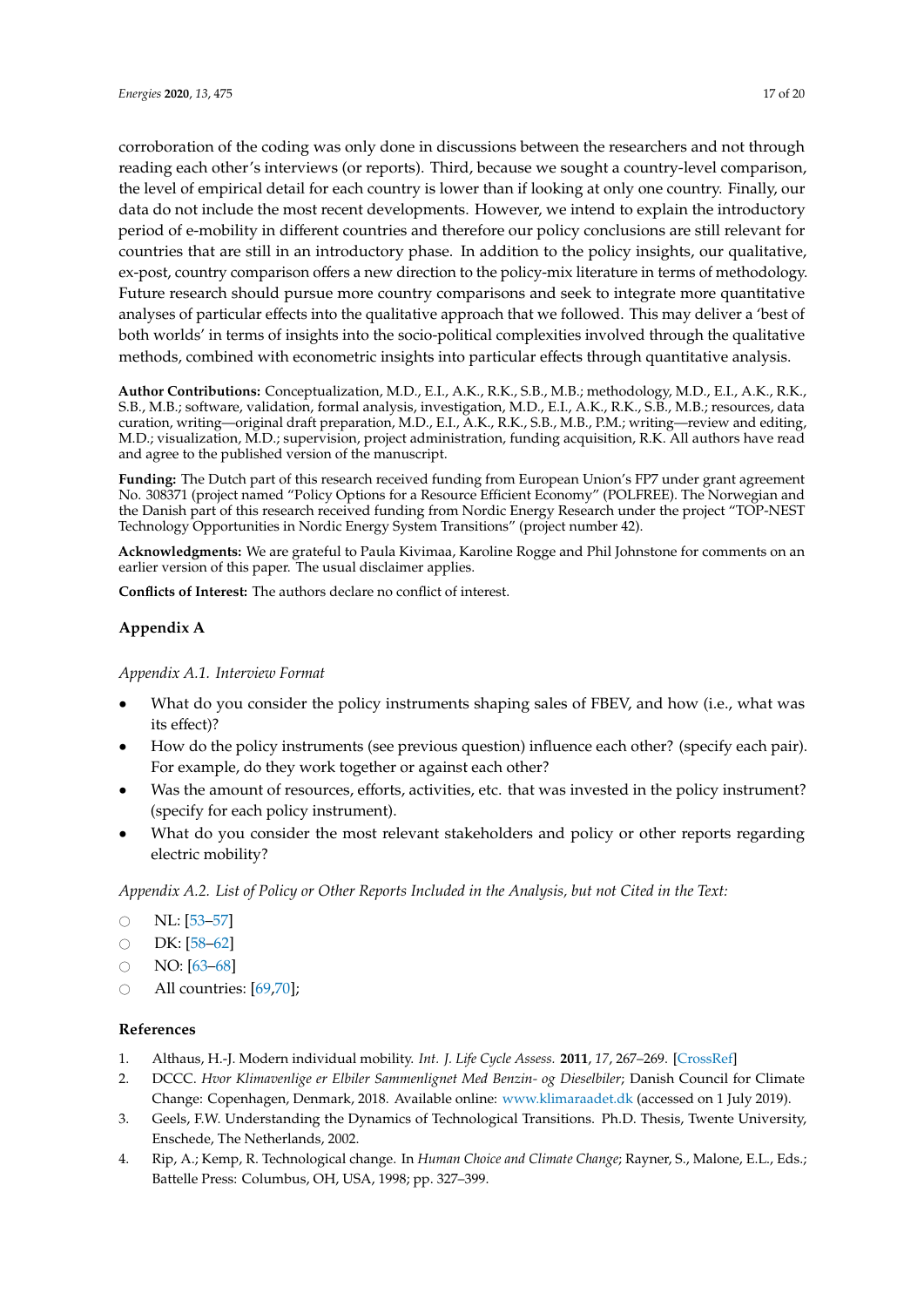- <span id="page-18-0"></span>5. Cowan, R.; Hulten, S. Escaping lock-in: The case of the electric vehicle. *Technol. Forecast. Soc. Chang.* **1996**, *53*, 61–79. [\[CrossRef\]](http://dx.doi.org/10.1016/0040-1625(96)00059-5)
- <span id="page-18-1"></span>6. Klitkou, A.; Bolwig, S.; Hansen, T.; Wessberg, N. The role of lock-in mechanisms in transition processes: The case of energy for road transport. *Environ. Innov. Soc. Transit.* **2015**, *16*, 22–37. [\[CrossRef\]](http://dx.doi.org/10.1016/j.eist.2015.07.005)
- <span id="page-18-2"></span>7. Dijk, M.; Wells, P.; Kemp, R. Will the momentum of the electric car last? Testing an hypothesis on disruptive innovation. *Technol. Forecast. Soc. Chang.* **2016**, *105*, 77–88. [\[CrossRef\]](http://dx.doi.org/10.1016/j.techfore.2016.01.013)
- <span id="page-18-3"></span>8. Sierzchula, W.; Bakker, S.; Maat, K.; Van Wee, B. The influence of financial incentives and other socio-economic factors on electric vehicle adoption. *Energy Policy* **2014**, *68*, 183–194. [\[CrossRef\]](http://dx.doi.org/10.1016/j.enpol.2014.01.043)
- <span id="page-18-4"></span>9. Wesseling, J.H. Explaining Variance in National Electric Vehicle Policies. *Environ. Innov. Soc. Transit.* **2016**, *21*, 28–38. [\[CrossRef\]](http://dx.doi.org/10.1016/j.eist.2016.03.001)
- <span id="page-18-5"></span>10. Flanagan, K.; Uyarra, E.; Laranja, M. Reconceptualising the 'policy mix' for innovation. *Res. Policy* **2011**, *40*, 702–713. [\[CrossRef\]](http://dx.doi.org/10.1016/j.respol.2011.02.005)
- 11. Veugelers, R. Which policy instruments to induce clean innovating? *Res. Policy* **2012**, *41*, 1770–1778. [\[CrossRef\]](http://dx.doi.org/10.1016/j.respol.2012.06.012)
- <span id="page-18-7"></span>12. Rogge, K.S.; Reichardt, K. Policy Mixes for Sustainability Transitions: An extended concept and framework for analysis. *Res. Policy* **2016**, *45*, 1620–1635. [\[CrossRef\]](http://dx.doi.org/10.1016/j.respol.2016.04.004)
- <span id="page-18-6"></span>13. Rogge, K.S.; Kern, F.; Howlett, M. Conceptual and empirical advances in analyzing policy mixes for energy transitions. *Energy Res. Soc. Sci.* **2017**, *33*, 1–10. [\[CrossRef\]](http://dx.doi.org/10.1016/j.erss.2017.09.025)
- <span id="page-18-8"></span>14. Borrás, S.; Edquist, C. The choice of innovation policy instruments. *Technol. Forecast. Soc. Chang.* **2013**, *80*, 1513–1522. [\[CrossRef\]](http://dx.doi.org/10.1016/j.techfore.2013.03.002)
- <span id="page-18-9"></span>15. Dijk, M.J.; Backhaus, H.; Wieser, R. Kemp Policies tackling the 'web of constraints' on resource efficient practices: The case of mobility. *Sustain. Sci. Pract. Policy* **2019**, *15*, 62–81.
- <span id="page-18-10"></span>16. Howlett, M.; Rayner, J. Design principles for policy mixes: Cohesion and coherence in 'New Governance Arrangements'. *Policy Soc.* **2007**, *26*, 1–18. [\[CrossRef\]](http://dx.doi.org/10.1016/S1449-4035(07)70118-2)
- <span id="page-18-11"></span>17. Kern, F.; Howlett, M. Implementing transition management as policy reforms: A case study of the Dutch energy sector. *Policy Sci.* **2009**, *42*, 391–408. [\[CrossRef\]](http://dx.doi.org/10.1007/s11077-009-9099-x)
- <span id="page-18-12"></span>18. Nauwelaers, C.; Boekholt, P.; Mostert, B.; Cunningham, P.; Guy, K.; Hofer, R.; Rammer, C. *Policy Mixes for R & D in Europe*; UNU-MERIT, University of Maastricht and United Nations University: Maastricht, The Netherlands, 2009.
- <span id="page-18-13"></span>19. Oikonomou, V.; Jepma, C. A framework on interactions of climate and energy policy instruments. *Mitig. Adapt. Strateg. Glob. Chang.* **2008**, *13*, 131–156. [\[CrossRef\]](http://dx.doi.org/10.1007/s11027-007-9082-9)
- <span id="page-18-14"></span>20. Sorrell, S.; Smith, A.; Betz, R.; Walz, R.; Boemare, C.; Quirion, P.; Sijm, J.; Konidari, D.M.P.; Vassos, S.; Haralampopoulos, D.; et al. *Interaction in EU Climate Policy: Final Report*; SPRU: Brighton, UK, 2003.
- <span id="page-18-15"></span>21. Painter, M. Central agencies and the coordination principle. *Aust. J. Public Adm.* **1981**, *40*, 265–280. [\[CrossRef\]](http://dx.doi.org/10.1111/j.1467-8500.1981.tb00519.x)
- <span id="page-18-16"></span>22. Braun, D. Organising the political coordination of knowledge and innovation policies. *Sci. Public Policy* **2008**, *35*, 227–239. [\[CrossRef\]](http://dx.doi.org/10.3152/030234208X287056)
- <span id="page-18-17"></span>23. Del Río, P. Interactions between climate and energy policies: The case of Spain. *Clim. Policy* **2009**, *9*, 119–138.
- <span id="page-18-18"></span>24. Gunningham, N.; Grabosky, P.N.; Sinclair, D. *Smart Regulation: Designing Environmental Policy*; Oxford University Press: Oxford, UK, 1998.
- <span id="page-18-19"></span>25. Guerzoni, M.; Raiteri, E. Demand-side vs. supply-side technology policies: Hidden treatment and new empirical evidence on the policy mix. *Res. Policy* **2015**, *44*, 726–747. [\[CrossRef\]](http://dx.doi.org/10.1016/j.respol.2014.10.009)
- <span id="page-18-20"></span>26. Del Río González, P. The interaction between emissions trading and renewable electricity support schemes: An overview of the literature. *Mitig. Adapt. Strateg. Glob. Chang.* **2006**, *12*, 1363–1390. [\[CrossRef\]](http://dx.doi.org/10.1007/s11027-006-9069-y)
- 27. IEA. *Interactions of Policies for Renewable Energy and Climate*; IEA: Paris, France, 2011.
- 28. Antonioli, D.; Borghesi, S.; D'Amato, A.; Gilli, M.; Mazzanti, M.; Nicolli, F. Analysing the interactions of energy and climate policies in a broad policy 'optimality' framework: The Italian case study. *J. Integr. Environ. Sci.* **2014**, *11*, 205–224. [\[CrossRef\]](http://dx.doi.org/10.1080/1943815X.2014.962549)
- <span id="page-18-21"></span>29. Palmer, K.; Paul, A.; Woerman, M.; Steinberg, D. Federal policies for renewable electricity: Impacts and interactions. *Energy Policy* **2011**, *39*, 3975–3991. [\[CrossRef\]](http://dx.doi.org/10.1016/j.enpol.2011.01.035)
- <span id="page-18-22"></span>30. Kivimaa, P.; Kangas, H.-L.; Lazarevic, D. Client-oriented Evaluation of 'Creative Destruction' in Policy Mixes: Finnish Policies on Building Energy Efficiency Transition. *Energy Res. Soc. Sci.* **2017**, *33*, 115–127. [\[CrossRef\]](http://dx.doi.org/10.1016/j.erss.2017.09.002)
- <span id="page-18-23"></span>31. Albrecht, J.; Arts, B. Climate Policy Convergence in Europe: An Assessment Based on National Communications to the UNFCCC. *J. Eur. Public Policy* **2005**, *12*, 885–902. [\[CrossRef\]](http://dx.doi.org/10.1080/13501760500161571)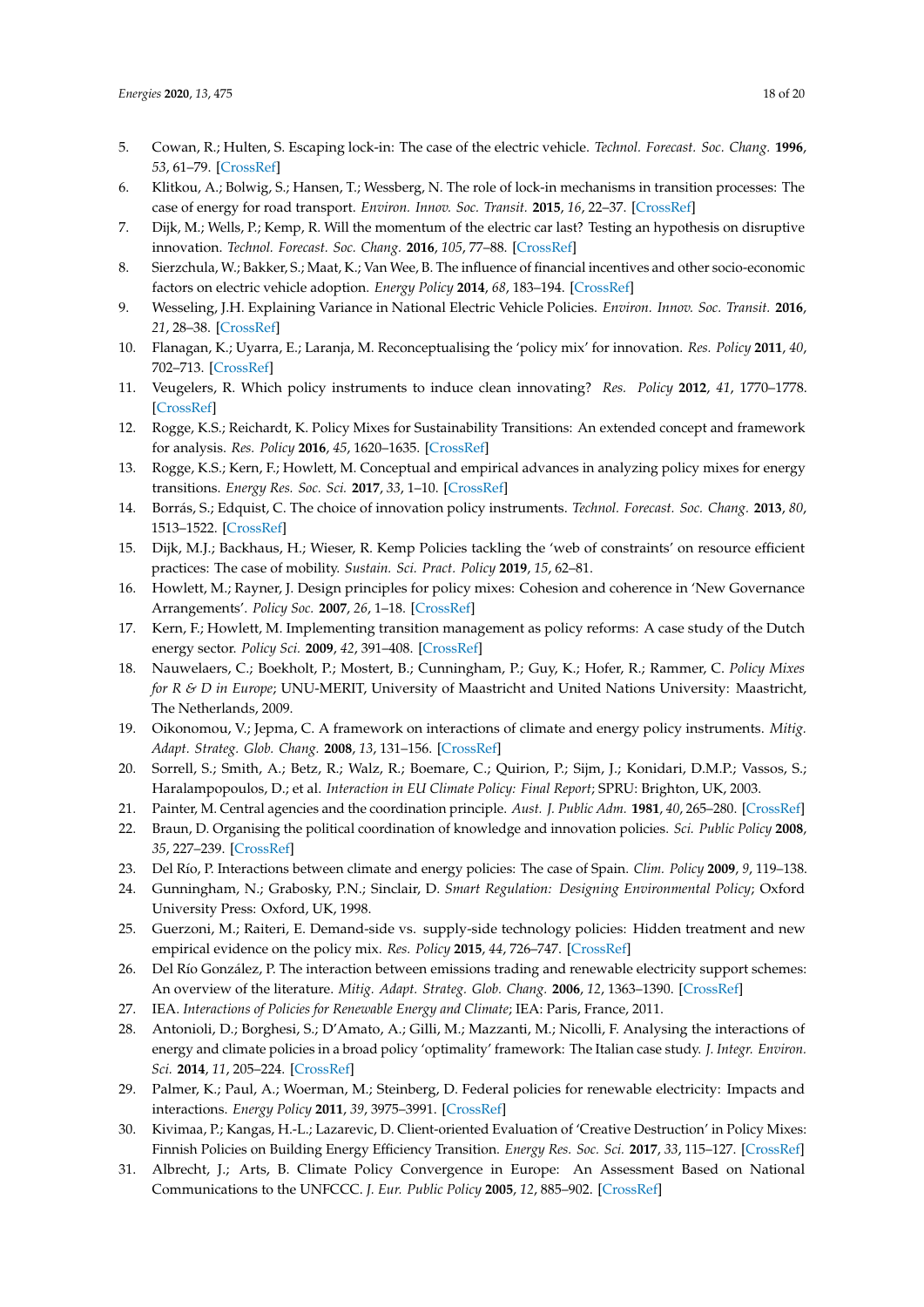- <span id="page-19-4"></span><span id="page-19-3"></span><span id="page-19-0"></span>32. Schaffrin, A.; Sewerin, S.; Seubert, S. Toward a comparative measure of climate policy output. *Policy Stud. J.* **2015**, *43*, 257–282. [\[CrossRef\]](http://dx.doi.org/10.1111/psj.12095)
- <span id="page-19-1"></span>33. Givoni, M.; Macmillen, J.; Banister, D.; Feitelson, E. From policy measures to policy packages. *Transp. Rev.* **2013**, *33*, 1–20. [\[CrossRef\]](http://dx.doi.org/10.1080/01441647.2012.744779)
- <span id="page-19-2"></span>34. DCCC. *Mål og Virkemidler på Elbilområdet i Udvalgte Lande*; Danish Council for Climate Change: Copenhagen, Denmark, 2018. Available online: <www.klimaraadet.dk> (accessed on 1 July 2019).
- 35. Vasseur, V. A Sunny Future for Photovoltaic Systems in The Netherlands? An Analysis of the Role of Government and Users in the Diffusion of an Emerging Technology. Ph.D. Thesis, Maastricht University, Maastricht, The Netherlands, 2014.
- 36. Christensen, T.B.; Wells, P.; Cipcigan, L. Can innovative business models overcome resistance to electric vehicles? Better Place and battery electric cars in Denmark. *Energy Policy* **2012**, *48*, 498–505. [\[CrossRef\]](http://dx.doi.org/10.1016/j.enpol.2012.05.054)
- <span id="page-19-5"></span>37. McKinsey. *Electric Vehicles in Europe: Gearing Up for a New Phase?* Report of Amsterdam Roundtables Foundation and McKinsey & Company; McKinsey: Maastricht, The Netherlands, 2014.
- <span id="page-19-6"></span>38. Kley, F.; Wietschel, M.; Dallinger, D. Evaluation of European Electric Vehicle Support Schemes. In *Paving the Road to Sustainability: Governance and Innovation in Low-Carbon Vehicles*; Nilsson, M., Hillman, K., Rickne, A., Magnusson, T., Eds.; Routledge: London, UK, 2012.
- <span id="page-19-7"></span>39. Excise Duty Tables January 2016. Available online: http://ec.europa.eu/[taxation\\_customs](http://ec.europa.eu/taxation_customs/index_en.htm)/index\_en.htm (accessed on 18 February 2016).
- <span id="page-19-8"></span>40. EU Energy Prices. Available online: https://[www.energy.eu](https://www.energy.eu/fuelprices/)/fuelprices/ (accessed on 18 February 2016).
- <span id="page-19-9"></span>41. Norway Gasoline Prices. Available online: http://[www.globalpetrolprices.com](http://www.globalpetrolprices.com/Norway/gasoline_prices/)/Norway/gasoline\_prices/ (accessed on 18 February 2016).
- <span id="page-19-10"></span>42. RVO. *Elektrisch Rijden in de Versnelling: Plan van Aanpak 2011–2015 [Electric Driving in Acceleration: Work Plan 2011–2015]*; Netherlands Enterprise Agency/Rijksdienst voor Ondernemend Nederland (RVO): Utrecht, The Netherlands, 2011.
- <span id="page-19-11"></span>43. Transnova. *Prosjektrapport: Etter 3 år*; Transnova: Oslo, Norway, 2012.
- <span id="page-19-12"></span>44. Danish Energy Agency. Forsøgsordning for Elbiler. 2016. Available online: http://[www.ens.dk](http://www.ens.dk/klima-co2/transport/elbiler/forsogsordning-elbiler)/klima-co2/ transport/elbiler/[forsogsordning-elbiler](http://www.ens.dk/klima-co2/transport/elbiler/forsogsordning-elbiler) (accessed on 18 February 2016).
- <span id="page-19-13"></span>45. Handlingsplan. *Handlingsplan for Elektrifisering av Veitransport: Rapport fra Ressursgruppe Nedsatt av Samferdselsdepartementet*; Samferdselsdepartementet: Oslo, Norway, 2009; p. 52.
- <span id="page-19-14"></span>46. Grønn Bil. 2015. Available online: <www.gronnbil.no> (accessed on 18 November 2015).
- <span id="page-19-15"></span>47. Available online: https://www.theguardian.com/environment/2017/dec/25/[norway-leads-way-electric-cars](https://www.theguardian.com/environment/2017/dec/25/norway-leads-way-electric-cars-green-taxation-shift)[green-taxation-shift](https://www.theguardian.com/environment/2017/dec/25/norway-leads-way-electric-cars-green-taxation-shift) (accessed on 1 July 2018).
- <span id="page-19-16"></span>48. DCCC. *Flere Elbiler på de Danske Veje. Forslag til Pejlemærker og Virkemidler til Elektrificering af Personbilerne*; Danish Council for Climate Change, 2018. Available online: <www.klimaraadet.dk> (accessed on 1 July 2019).
- <span id="page-19-17"></span>49. Haugneland, P.; Kvisle, H. Norwegian electric car user experiences. *Int. J. Automot. Technol. Manag.* **2015**, *15*, 194–221. [\[CrossRef\]](http://dx.doi.org/10.1504/IJATM.2015.068548)
- <span id="page-19-18"></span>50. Ekeland, A. The Electric Car Success in Norway: A Dead-End or a Way Forward for Climate Policy? Paper for the Colloque International Recherche & Regulation, Paris. 2015. Available online: [https:](https://www.eiseverywhere.com) //[www.eiseverywhere.com](https://www.eiseverywhere.com) (accessed on 12 June 2015).
- <span id="page-19-19"></span>51. Kok, R.; Van der Linden, F.; Smokers, R.; Verbeek, M. *Evaluatie Autogerelateerde Belastingen 2008–2013 en Vooruitblik Automarktontwikkelingen tot 2020 [Evaluation of Car-Related Taxes 2008–2013) and Outlook Car Market Trends to 2020]*; Report Commissioned by Ministry of Finance; Policy Research Corporation: Rotterdam, The Netherlands, 2014.
- <span id="page-19-20"></span>52. Rodrik, D. Green industrial policy. *Oxf. Rev. Econ. Policy* **2014**, *30*, 469–491. [\[CrossRef\]](http://dx.doi.org/10.1093/oxrep/gru025)
- <span id="page-19-21"></span>53. Van der Beesen, P.; Munnix, S.; Reitsma, S. *Verzilvering Verdienpotentieel Elektrisch Vervoer in Nederland [Cashing the Revenue Potential of Electric Transport in The Netherlands]*; Netherlands Enterprise Agency/Rijksdienst voor Ondernemend Nederland (RVO): Utrecht, The Netherlands, 2014.
- 54. PBL. *Belastingkortingen Voor Zuinige Auto's: Afwegingen Voor Fiscaal Beleid [Tax Reduction for Fuel E*ffi*cient Cars: Trade-O*ff*s for Fiscal Policy]*; Planbureau voor de Leefomgeving: Den Haag, The Netherlands, 2014.
- 55. Eurlings, C.; Van den Hoeven, M. *Mobiliteitsbeleid [Mobility Policy], Letter to Parliament*; Ministry of Traffic & Water and Ministry of Economic Affairs: The Hague, The Netherlands, 2009.
- 56. Wiebes, E. *Autobrief 2, Letter to Pariament*; Ministry of Financial Affairs: The Hague, The Netherlands, 2015.